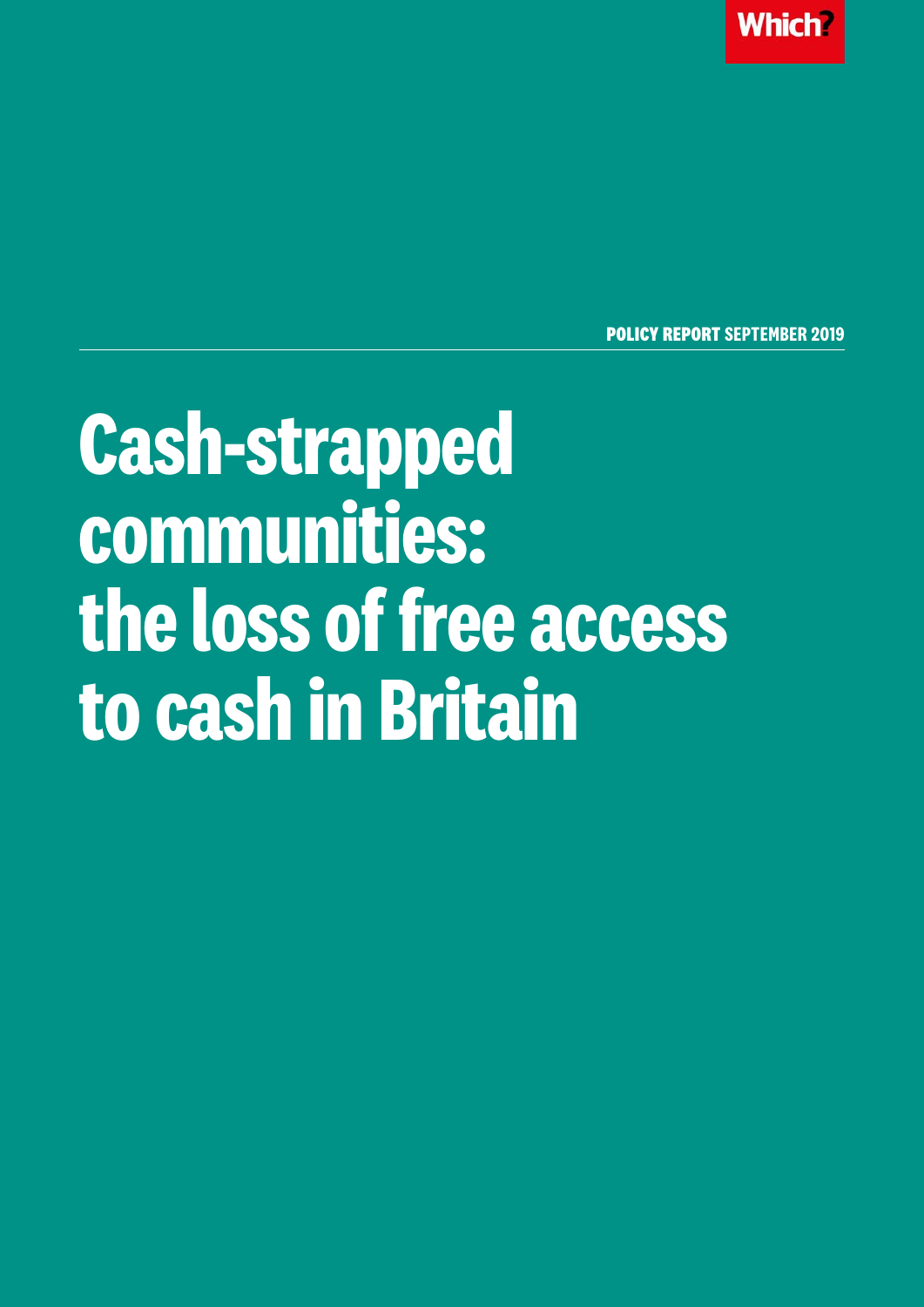# **Contents**

| <b>1 Executive summary</b>                                                                                                                                | 3  |
|-----------------------------------------------------------------------------------------------------------------------------------------------------------|----|
| 2 Introduction                                                                                                                                            | 6  |
| 3 The importance of cash for consumers                                                                                                                    | 8  |
| 4 The UK's ATM network                                                                                                                                    | 10 |
| <b>5 Analysis and results</b>                                                                                                                             | 13 |
| Methodology                                                                                                                                               | 13 |
| Results                                                                                                                                                   | 14 |
| Finding 1: More than 5,300 free-to-use (FTU) ATMs were lost in the UK<br>between January 2018 and May 2019.                                               | 14 |
| Finding 2: When a FTU ATM closes in a rural area, residents have to travel<br>around three times as far to the nearest FTU ATM than those in urban areas. | 17 |
| Finding 3: Conversions from FTU to pay-to-use (PTU) ATMs<br>have been concentrated in more rural and deprived areas.                                      | 20 |
| Finding 4: 8% of ATMs designated as protected by LINK have closed<br>or convert to PTU.                                                                   | 23 |
| <b>6 Conclusions and recommendations</b>                                                                                                                  | 24 |
| <b>7 Technical Annex</b>                                                                                                                                  | 27 |
| <b>7 References</b>                                                                                                                                       | 32 |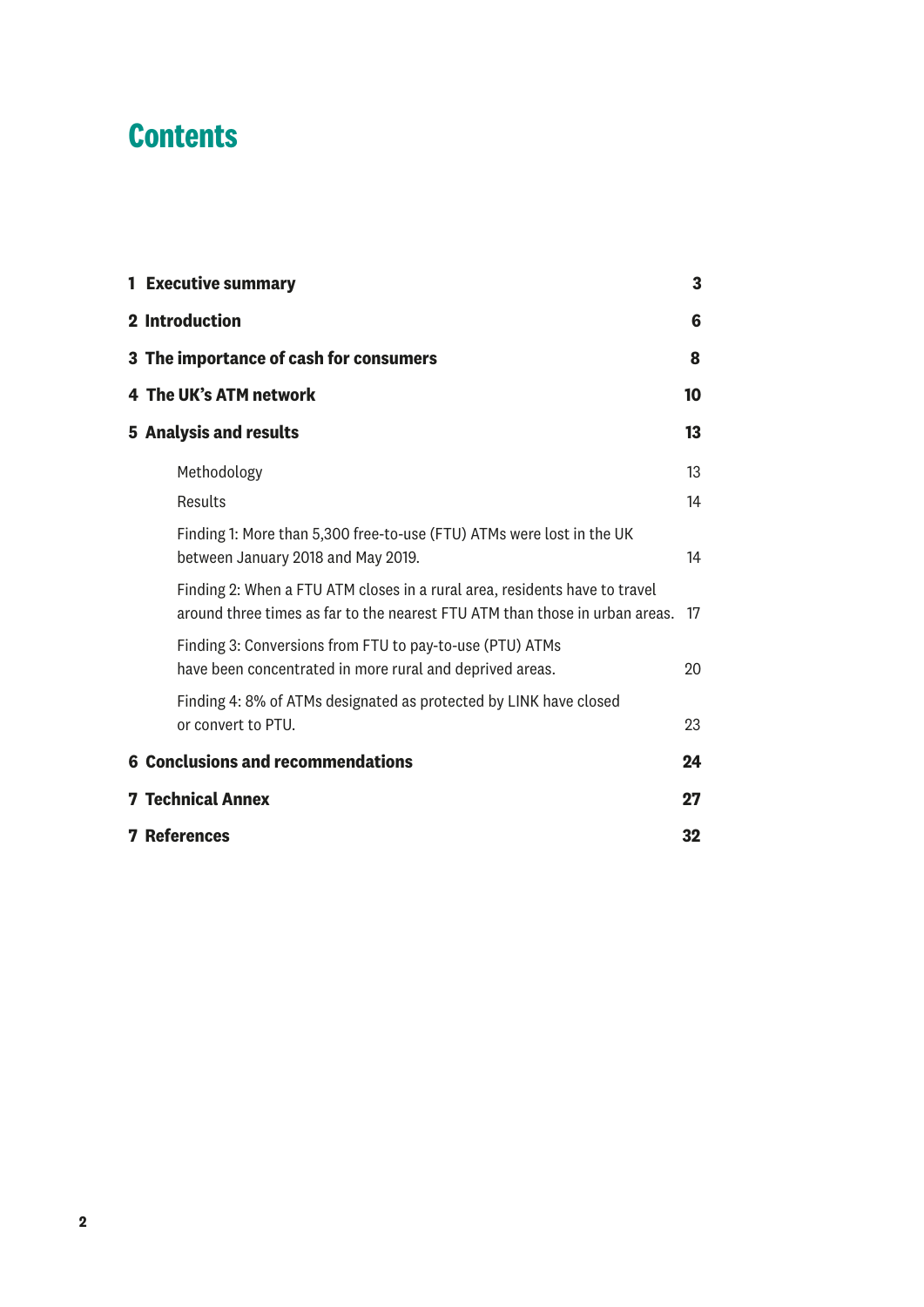# **1 Executive summary**

The way that people pay for goods and services is changing as more and more consumers opt for digital payments over cash. In 2017, debit cards overtook cash as the most common payment method. Despite this, cash is still widely used, and while it is estimated that 1.9 million people in the UK mainly use cash for their day to day spending (UK Finance, 2019), nearly everyone (97%) still carries cash and 85% of people keep cash in their home (Access to Cash, 2019). Though there is still widespread use of cash, the overall fall in cash spending has impacted on the demand for cash withdrawals from ATMs.

In response to this, free-to-use (FTU) ATMs have been closing or converting to pay-to-use (PTU) at a rate of around 600 a month in the most recent data (LINK 2019b). In total, the FTU ATM network has shrunk by around 10% percent since January 2018, meaning that more than 5,000 ATMs have closed or converted in this time.

This reduction in the ATM network is not in everyone's interest and could lead to considerable harm, particularly for those who continue to rely on cash because they are less able to switch to digital payments. People often need to use cash because poor digital infrastructure means that shops or individuals are unable to accept or make payments that require online access, and this disproportionately impacts on rural areas.

Further, vulnerable consumers and those on lower incomes are more likely to need or prefer to use cash, for instance for help with budgeting. The ATMs that these people rely on may be located in places that are more costly to serve, and where the loss of FTU ATMs could lead to financial exclusion.

Given this context, Which? believes we need to protect a geographical spread of access to cash in order to:

- **•** prevent an increased risk of financial exclusion for those who currently need cash,
- **•** ensure there remains access to a secure and reliable form of payment that can provide a 'backup' for consumers,
- **•** protect consumer choice and competition when it comes to payment methods that meet a consumer need or preference.

The risks associated with losing free access to cash are not new and steps have been taken previously to attempt to address the problem. LINK, the network which processes almost all UK ATM withdrawals, has introduced measures to protect ATMs in specific locations. This includes a financial inclusion subsidy for transactions at ATMs in deprived areas and subsidies for 'protected' ATMs in locations with no other FTU ATM within a 1km radius. Most recently, in August 2019, LINK also made a commitment to keep a FTU ATM on every high street.

Unfortunately however, we know that these measures have not been successful in preventing the loss of FTU ATMs as more than 200 that had been designated 'protected' have either closed or converted to PTU (LINK, 2019a).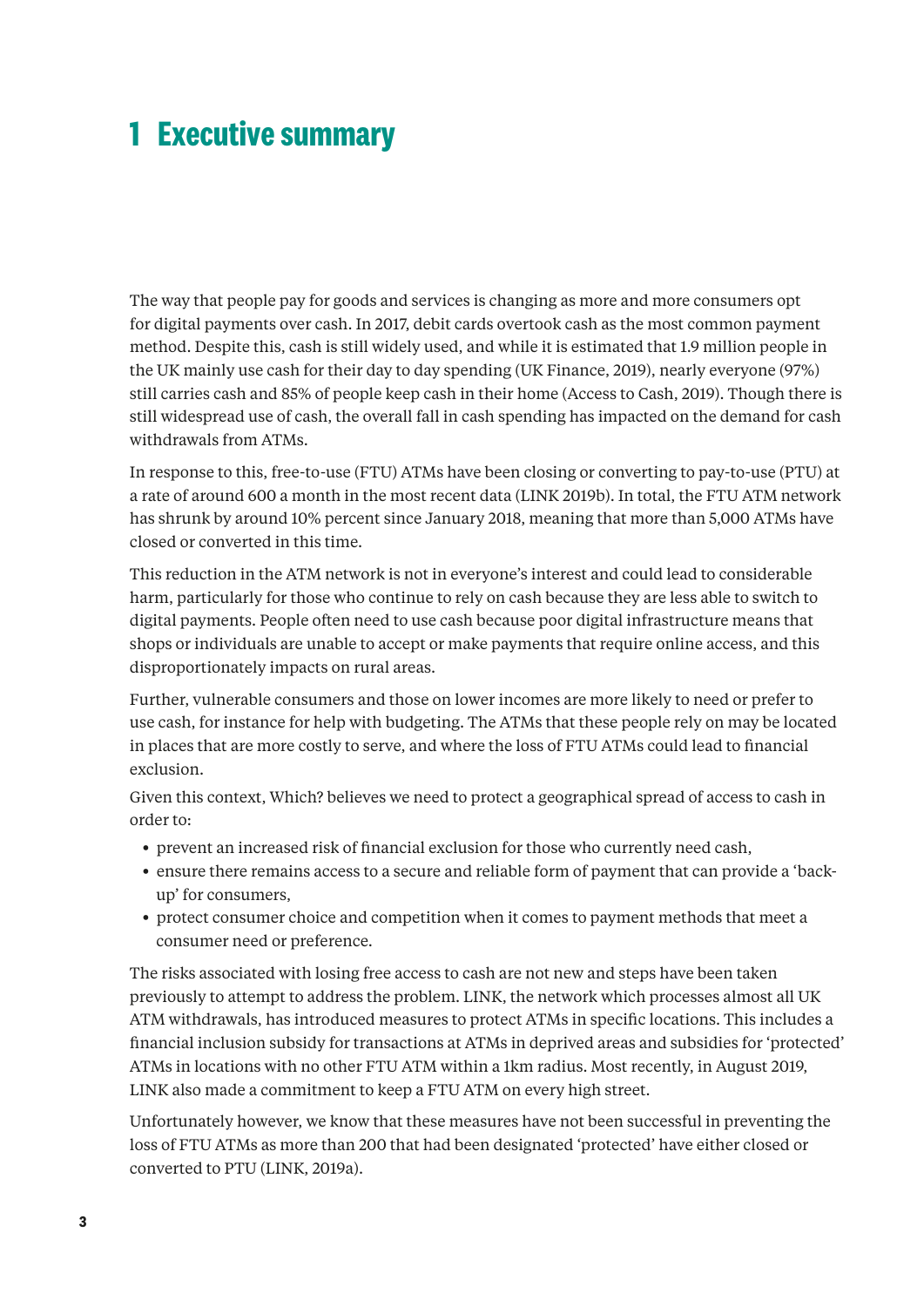In this report, we use data provided to us by LINK to analyse the entire population of ATMs in the UK at two points in time, January 2018 and May 2019. We examine the loss of FTU ATMs, which may have either closed or converted to PTU during this period.

Our findings shed light both on where and which FTU ATMs have been lost and on whether those who rely on cash are likely to find it harder to withdraw cash free of charge. Our main findings are:

- **1. More than 5,300 FTU ATMs were lost in the UK between January 2018 and May 2019.** This loss in FTU ATMs is equivalent to 9.2% of the total ATM estate. Losses represents a mixture of closures, when the ATM is taken out of service, and conversions from FTU to PTU. Our analysis shows that:
	- **•** The vast majority of FTU ATMs lost (70%) are the result of Independent ATM Operators (IADs) closing or converting ATMs.
	- **•** Losses have been fairly broadly spread with most areas losing between 8 and 11% of their FTU ATMs.
	- **•** When an individual FTU ATM is lost, typically, all other nearby ATMs are closed or converted.
- **2. The loss of a FTU ATM to an individual consumer is likely to be greater in rural locations.** When a FTU ATM is lost in a rural area, residents have to travel around three times as far to the nearest FTU ATM than those in urban areas.
- **3. Conversions from FTU to PTU ATMs have been concentrated in areas that are more rural and more deprived.**  In the 20% most deprived areas there has been a net conversion of 979 FTU to PTU ATMs, compared with 223 in the least deprived affluent areas. Our calculations suggest that an additional 1,500 ATMs may become pay-to-use in the most deprived areas if Notemachine goes ahead with publicly announces plans.
- **4. The rate at which 'protected' FTU ATMs are closing is only marginally lower than the average for all UK ATMs.** While FTU ATMs which have been designated as 'protected' by LINK were about 4 percentage points less likely to be lost, the rate at which 'protected' ATMs are closing is only marginally lower (8%) than the average for all UK ATMs (9.2%).

Our findings show that, over the past two years, those in rural and deprived communities have been put at greater risk of experiencing harm, as ATM closures or conversions to pay-to-use make it harder for people to access cash. Individuals in rural areas are more likely to need cash due to poor digital infrastructure, but will have to travel considerably further to reach their next nearest ATM than those in urban areas. People in the most deprived communities are most likely to see their ATMs convert to PTU, meaning that those on a lower income, who are more likely to rely on cash for payments, face a greater risk of financial exclusion.

The research has also highlighted the extent to which provision depends on the business decisions of a small number of independent operators that are sensitive to the level of the interchange fee. Worryingly for consumers, as the proportion of local ATMs that are pay-to-use increases, the incentive to keep nearby ATMs FTU is likely to decrease. This means that the market works in such a way as to accelerate the loss of free access to cash. This is despite our research showing that changes to the interchange fee to subsidise the provision of ATMs in certain locations can help prevent FTU ATMs being lost.

Which? acknowledges that as demand for cash falls there will be a reduction in the number of FTU ATMs available. However, it is vital that people continue to have a good choice of payment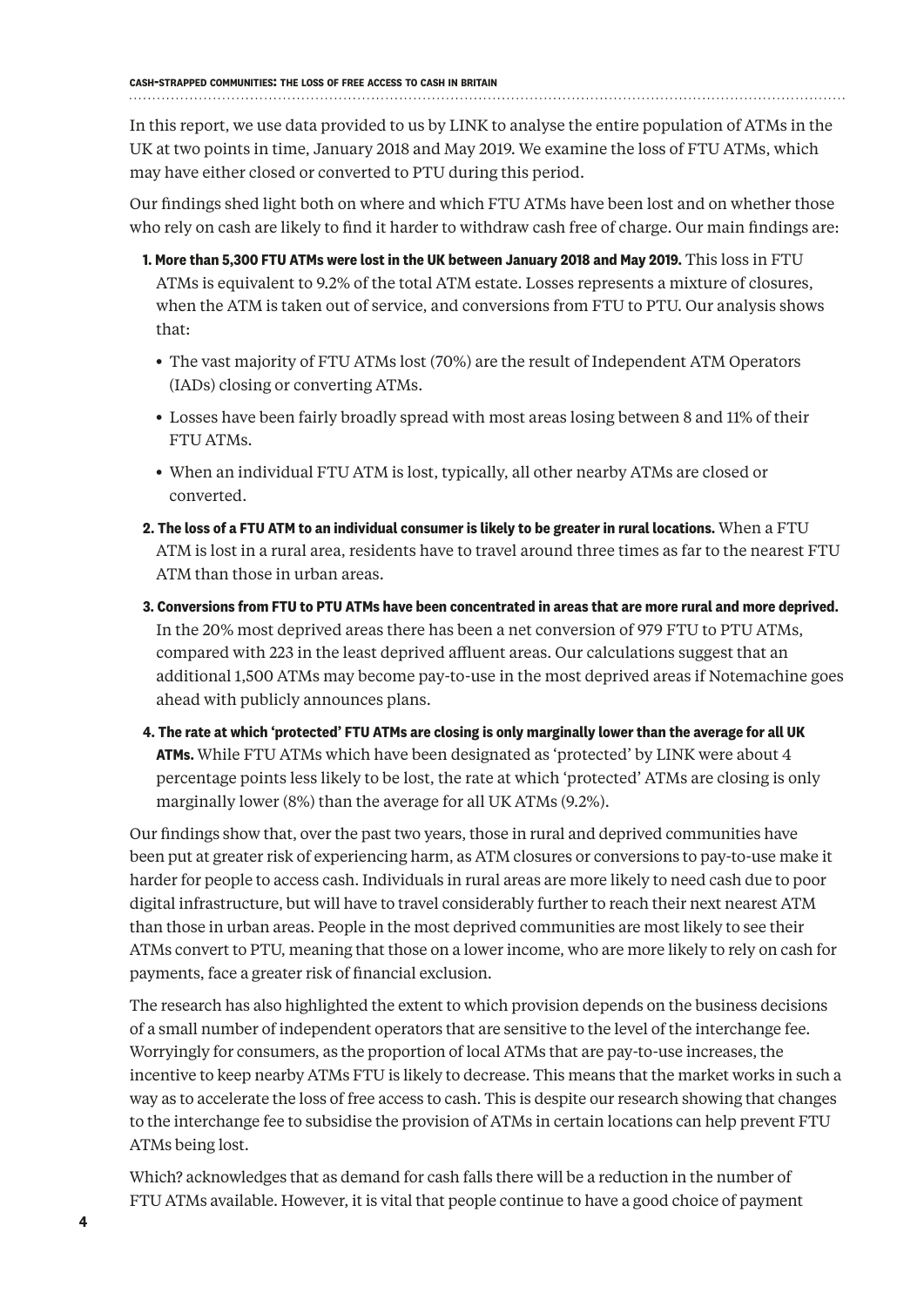method and this is necessary to ensure that those who find it harder to make the transition to digital payments do not suffer harm.

Given this, Which? recommends the following actions need to be taken:

# **Recommendation 1: The Payments Systems Regulator (PSR) should act immediately to regulate UK ATM interchange fees.**

Cash has a vital role for many consumers and yet there remains a significant risk that without immediate intervention the market will fail to protect FTU ATMs for people who need them. This is evident by the fact that, despite the efforts made by LINK since January 2018, the loss of FTU ATMs has seen deprived and rural communities hit the hardest.

As a first step, to prevent the continued acceleration of FTU ATM losses, the PSR must regulate interchange fees to support its stated aim of protecting cash access for UK consumers who need or want to use it as a payment method.

The structure of such interchange fees should depend on objective criteria that will ensure a widespread geographic provision of FTU ATMs and that will create incentives to provide cash in remote or low income areas where a greater incentive may be needed to ensure sufficient access to FTU ATMs.

# **Recommendation 2: The government must legislate to give the PSR a defined duty to maintain a suitable geographic spread of access to cash, free of charge.**

Cash will continue to play an important role in the UK for years to come. It is essential that cash remains a viable alternative to card or digital payments until such a time that there is no longer a need for cash. It is particularly vital to ensure that no one is excluded or left unable to access payment methods as we transition to a more digital world.

Given that we are already seeing rapid changes taking place in the market, the government must act now and give the PSR a duty to maintain access to cash across the UK to ensure that in the coming years:

- **•** People in deprived communities, who are more likely to need cash, are not penalised by having to pay to access cash.
- **•** People, particularly those in rural areas and small towns, are not forced to travel unreasonable distances to access cash free of charge.

Which? believes it will be necessary, as the market continues to change, for **a form of minimum service guarantee to be introduced**. The government must ensure that the PSR has both the necessary incentives and powers to guarantee access to cash for as long as consumers need it - if necessary by introducing Universal Service Obligations.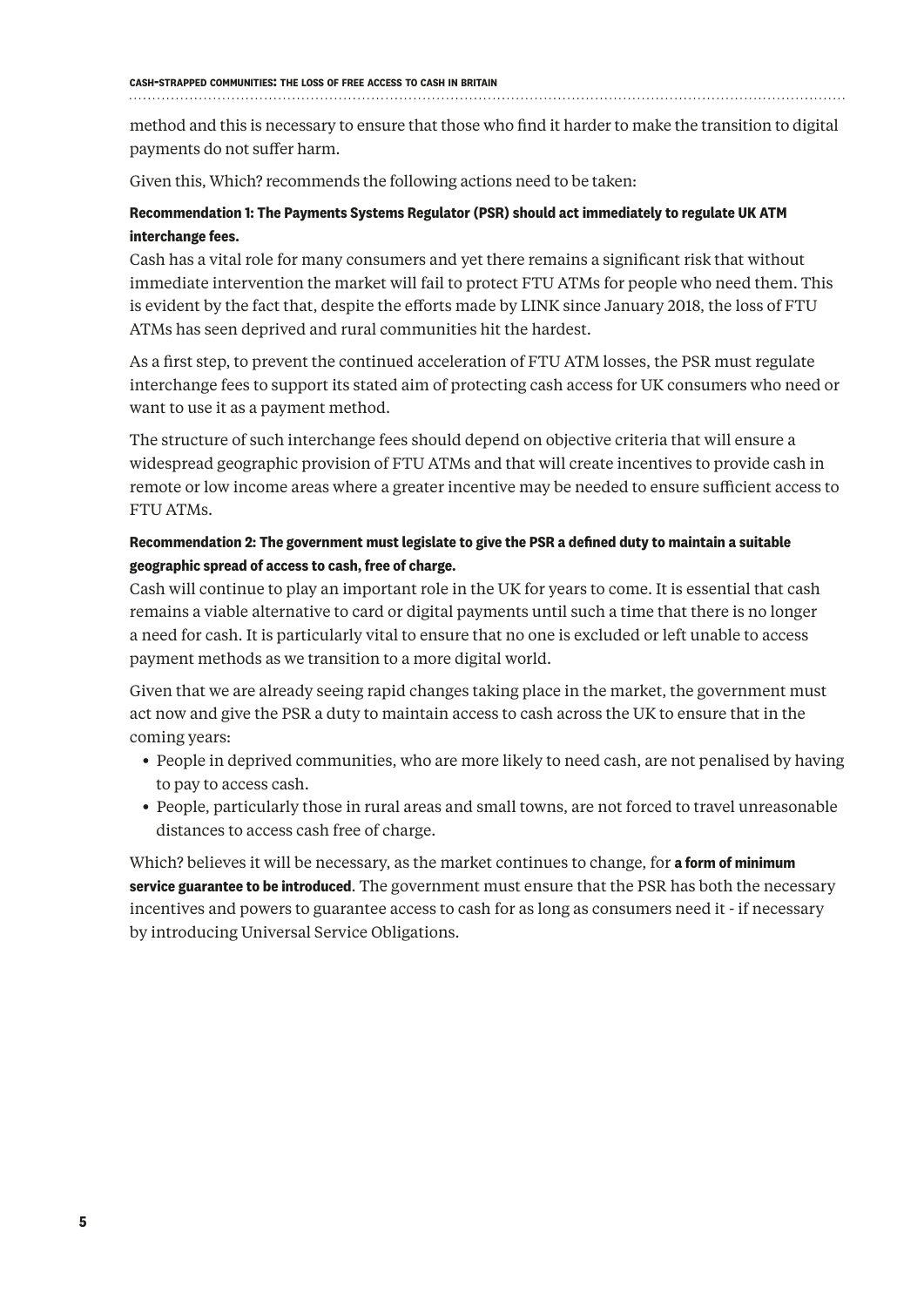# **2 Introduction**

The way consumers pay for goods and services has undergone fundamental change in recent years and in 2017 the number of debit card payments overtook the number of cash payments in the UK for the first time ever, see Figure 1.1. This change has been rapid, with cash accounting for just 3 in 10 payments in 2018, compared with 6 in 10 a decade earlier.



#### **Figure 1: The decline in cash and reduction in ATMs, 2008 to 2018**

Source: UK Finance and LINK

This reduction in demand for cash has coincided with LINK, the UK's main ATM network, announcing a reduction in January 2018 in the interchange fee received by ATM operators for each withdrawal. This has led to a reduction in the number of FTU ATMs in the past two years, see figure 1.2 (LINK, 2019b), which in turn has sparked concerns that consumers - especially those who are more reliant on using cash - may increasingly find themselves in situations where they may lose access to cash free of charge.

Recognising the risk, LINK made a commitment in 2018 to maintain the spread of geographical access to cash and put in place premiums to try and protect FTU ATMs where there are no others nearby. Despite this commitment, FTU ATMs have continued to be lost either through closure – when the ATM is taken out of service – or conversion from FTU to PTU. This means there have been over 200 FTU ATM losses since January 2018 in areas where they should have been protected and over 5,000 FTU ATMs losses in total (LINK, 2019a).

Which? is concerned that the transition to a low cash society is happening without oversight, and without a plan to ensure that consumers who need or rely on cash still have access to it for as long as they need it. Which? believes everyone should have access to a good choice of payments, and for now cash remains part of that choice for most consumers. One key part of this will be protecting access to cash via FTU ATMs. Protecting access to cash free of charge is particularly important in remote or low income areas where individuals' needs for cash may be greater, but where overall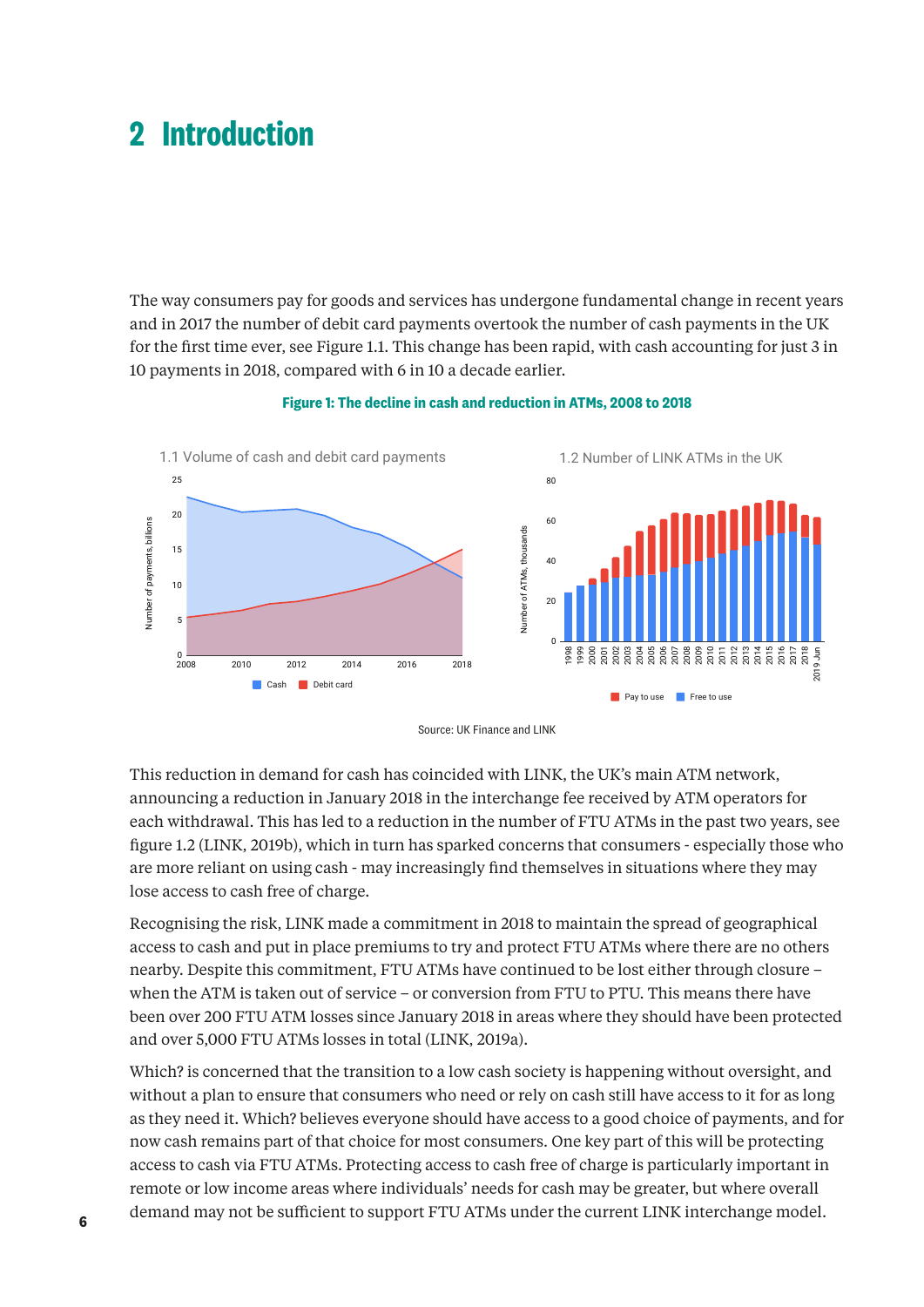**cash-strapped communities: the loss of free access to cash in britain** 

While there has been widespread acknowledgement from key stakeholders, including a commitment from government and a call for views from the regulator, that it is important we protect access to cash, there has been little agreement on what the next steps should be.

Which? has called on the Payments Systems Regulator (PSR) to look at how ATMs are funded and has welcomed moves from the regulator to do so. However, we still need to see urgent action taken and believe that in order to guarantee access to cash in the UK the government will have to introduce legislation – either explicitly giving the PSR the responsibility to maintain a suitable geographic spread of access to cash, free of charge or legislating directly for a minimum guarantee on access to cash. To better understand the challenges faced in maintaining a spread of ATMs and to inform our ideas on how to protect consumers' access to cash, Which? has undertaken an analysis of LINK's ATM data to see what the effects have been in aggregate and on those in rural and more deprived communities.

This report, therefore, sets out:

- **•** Why access to cash free of charge is important for consumers.
- **•** The role of ATMs, LINK and the interchange fee in protecting free access to cash for consumers.
- **•** A detailed analysis of the change in the availability of FTU and PTU ATMs in the UK between January 2018 and May 2019, through which we explore how changes are having an effect on access to FTU ATMs across the UK, and whether there are particular impacts for areas of higher deprivation or areas that are more rural.
- **•** Which?'s recommendations on what should happen next to protect consumers who need access to cash.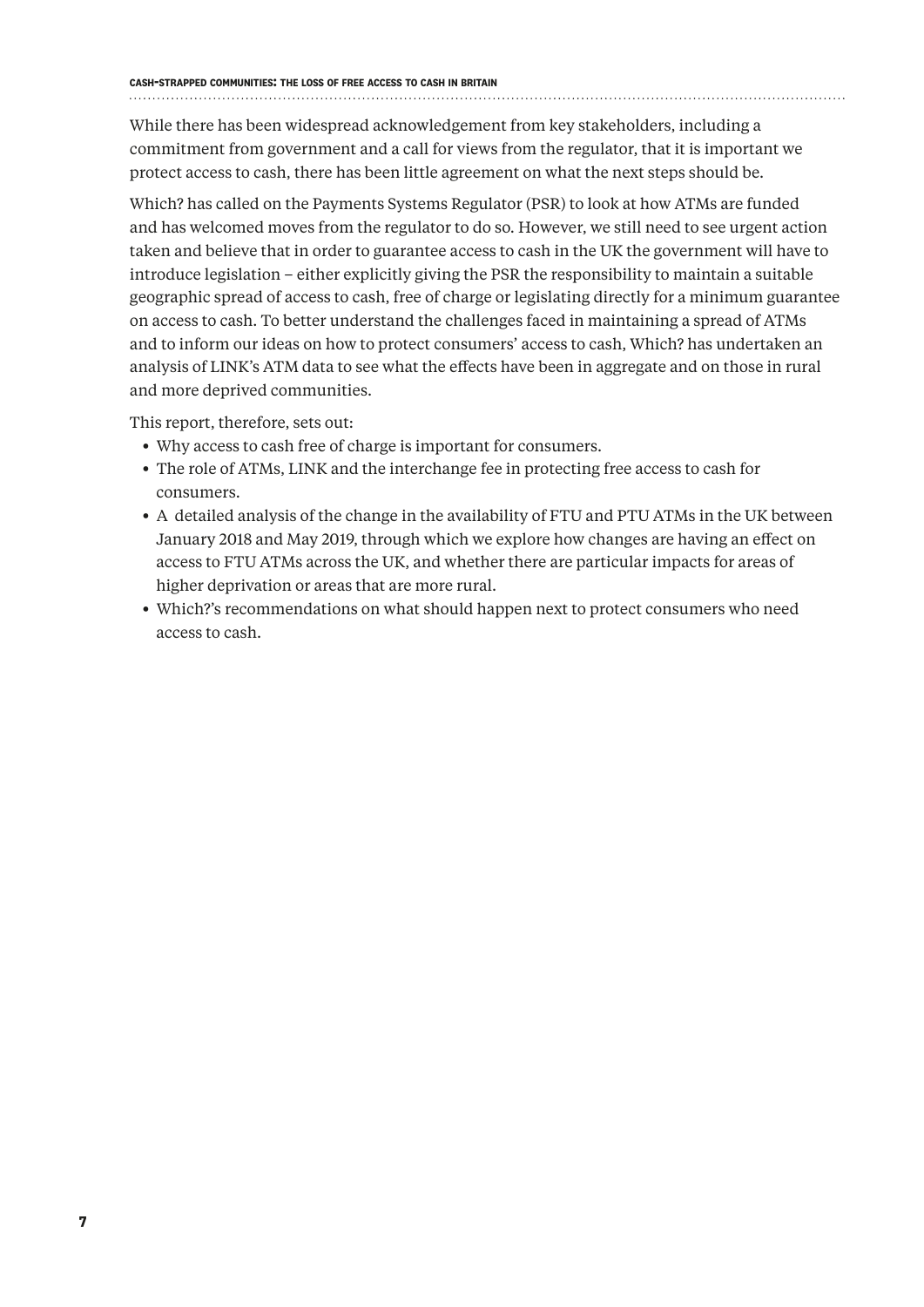# **3 The importance of cash for consumers**

It is estimated that around 1.9 million people in the UK mainly use cash for their day to day spending (UK Finance, 2019). For other consumers cash is used as part of a range of payment methods. Around 8 in 10 people still use cash each week (Britain Thinks, 2019), while 97% of people carry cash and 85% keep cash in their home (Access to Cash, 2019).

There are fundamentally two reasons why access to cash is still important to consumers:

- **1. Many consumers need cash.** This is because the alternatives do not allow them to confidently and securely pay for goods and services or transfer money. There can be many reasons for this, including:
	- **a. Poor digital infrastructure** that means shops or individuals are unable to accept or make payments that require online access. Over half of those that carry cash say it provides peace of mind (i.e. in case they can't pay for something with a debit or credit card) and 4 in 10 of those who keep cash at home do so because they need cash (i.e. paying tradesmen, window cleaner or gardener). As the only widely accepted non-digital payment system, cash also reduces systemic risk to the payments system. Since it is usually accessed using a LINK ATM, it offers a substitute if Visa or Mastercard networks fail. One in 5 people feel that it's good to have some cash in case IT systems go down (Access to Cash, 2019).
	- **b. A failure of alternatives to meet the needs of vulnerable consumers.** For instance, people with visual impairments may be unable to read screens and can only confidently pay in cash. Also, those that rely on others to shop for them may use cash because they are unable, without support, to transfer money in another way. 14% of those who carry cash do so because they believe it is more convenient to settle debts with friends or family (Access to Cash, 2019).
- **2. Consumers have a preference for cash.** Three in 10 consumers prefer to use cash to make payment and many find using cash offers benefits not yet afforded by other payment methods. These benefits include:
	- **a. Security.** Many consumers use cash as a backup or alternative, often holding cash in person or in their house. Four in 10 of those that keep it at home say it provides peace of mind.
	- **b. Budgeting.** Consumers use cash to control and manage spending. One in 5 find it easier to control their money using cash.
	- **c. Privacy.** Consumers use cash as a means of keeping their money and spending private with one in twenty using it to protect their privacy or because they don't trust the internet with their money.
	- **d. Choice.** One in three consumers like to have a choice when paying for things (Access to Cash, 2019).

While most consumers still use cash for a number of reasons, there are those for whom cash is more important. For instance, we already know that those on lower incomes are more likely to be reliant on cash. In 2017, more than 15% of people with an income of less than £10,000 a year relied on cash for their day to day spending, which compares with less than 2.5% of all higher income groups (Access to Cash, 2019).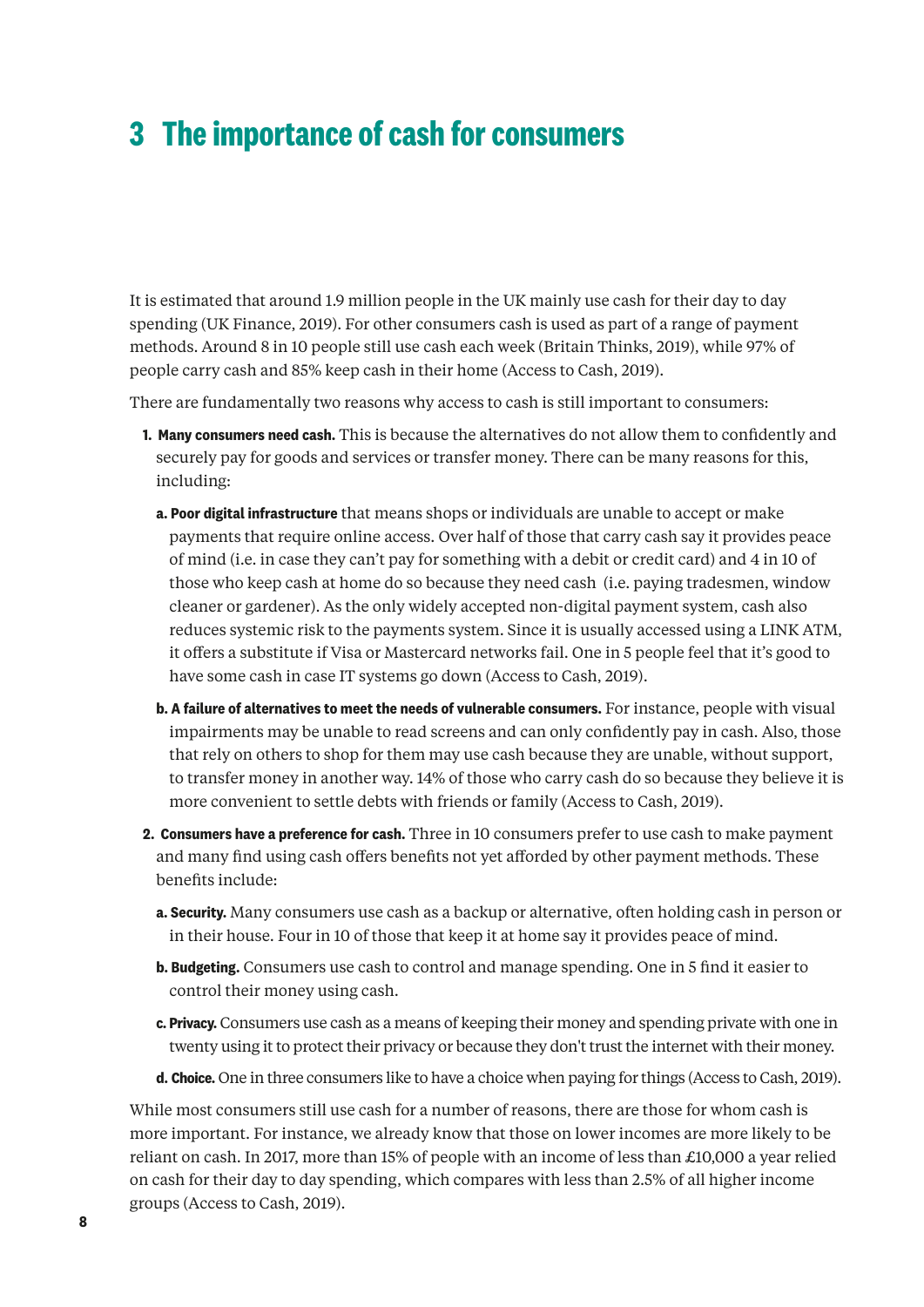**cash-strapped communities: the loss of free access to cash in britain** 

The issue of those in deprived areas being less likely to have easy access to a FTU ATM when they need it was highlighted by the Treasury Select Committee and Toynbee Hall in the work they have done to support LINK's Financial Inclusion Programme (FIP). They found that *"consumers who frequently used pay-to-use ATMs regularly incurred charges ranging between £3.70 and £9.25 per week from income which was largely, if not entirely, from benefits"* (Toynbee Hall, 2015). Further, a recent study investigating cash infrastructure in Bristol concluded that "the provision of cash infrastructure appears not to reflect the geographical need for it – the location of those who are most likely to depend on cash to be able to participate in society" (Tischer et al, 2019)

Cash is also more important for small towns and rural communities. Those in small towns have a significantly greater preference for cash with 37% expressing a preference for cash compared to 28% of the UK population (Britain Thinks, 2019). In addition to this, there are concerns about poor digital infrastructure in rural areas, so that consumers in those areas may be more reliant on cash as access to decent internet may prevent online and digital payment methods - such as card payments - being adopted. 12% of rural premises cannot get access to decent broadband, compared to 1% of urban premises (Ofcom, 2018).

Beyond this, there are also concerns about the cost of payments and competition in the payments market. The cost of payments are usually hidden from consumers, with card surcharging not allowed, and the cost of providing the means of payment - predominantly cards and cash - to consumers is covered by the issuers and/or charged to retailers. This means that the costs are borne by the consumers in either the value of the goods and services they purchase or in the costs associated with having a product with the card issuer (eg a current account or credit card).

Currently, the only alternative to card, especially for in-store payments, is cash. The loss of FTU ATMs in the near future would seriously undermine cash as an alternative to card payments and it would provide a barrier to consumers who would prefer to use cash to make payments for any of the above reasons.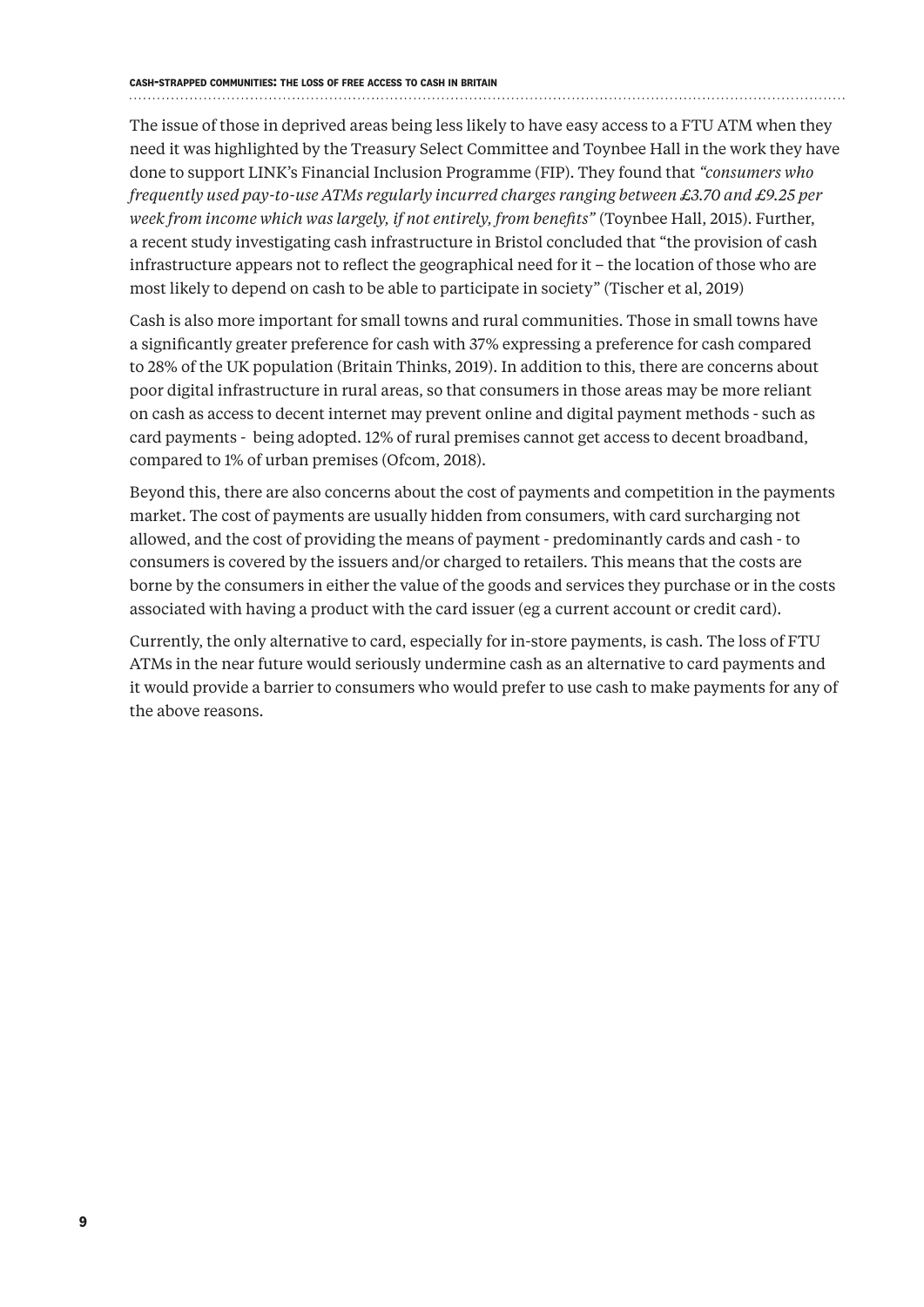# **4 The UK's ATM network**

In the UK, ATM networks allow consumers to be able to withdraw cash from almost any ATM using a card from any payment services provider (eg banks). Over 90% of cash withdrawals in the UK are made using an ATM. Most people still find it relatively easy to make withdrawals, although 16% of people have to travel out of their way to access cash (Britain Thinks, 2019). Withdrawals not made at ATMs are either at a bank branch, a post office, or in store via cashback.

There are 3 major providers of ATM networks that are connected to nearly all UK ATMs - LINK, Mastercard and VISA. LINK is the UK's main ATM network which processes almost all UK ATM withdrawals. Most of the UK's main debit and ATM card issuers (eg banks) and all the main cash machine operators are members of LINK. There are some exceptions, for example Monzo, Starling and Virgin Money use Mastercard's ATM network, meaning it is Mastercard that processes their customers' withdrawals.

There are 32 ATM operators in the UK. Of these 21 are banks and building societies and 11 are independent ATM operators (IADs).<sup>1</sup> The cost of providing an ATM will vary greatly across operators and locations. Typically, we would expect that the marginal cost of provision will be lower for banks and building societies when the ATM is attached to a branch. The costs associated with cash delivery and ATM maintenance costs are likely to be greater in more rural and isolated locations.

An ATM operator can generate revenue in one of two ways. First, by taking an interchange fee, which is a fee charged each time a consumer uses their card at a FTU ATM and which is paid by the consumer's own bank.<sup>2</sup> Second, ATM operators can charge the consumer to withdraw cash (or potentially use other services), but in which case the operator cannot also receive an interchange fee.

Research shows that consumers have a strong preference for FTU ATMs so that charging consumers could have a large impact on transaction volumes. More than half of consumers say they are willing to walk 10 minutes further rather than pay a 20p charge to withdraw cash, rising to over 6 in 10 for consumers who express a preference for using cash (Britain Thinks, 2019). All ATMs in the UK that charge consumers are operated by IADs.

<sup>1</sup> This is taken from data on LINK's membership and so it does not include any ATM operators who are not members of LINK. It is calculated on the basis of separate banking brands of the same company, such as NatWest and RBS, being treated as separate entities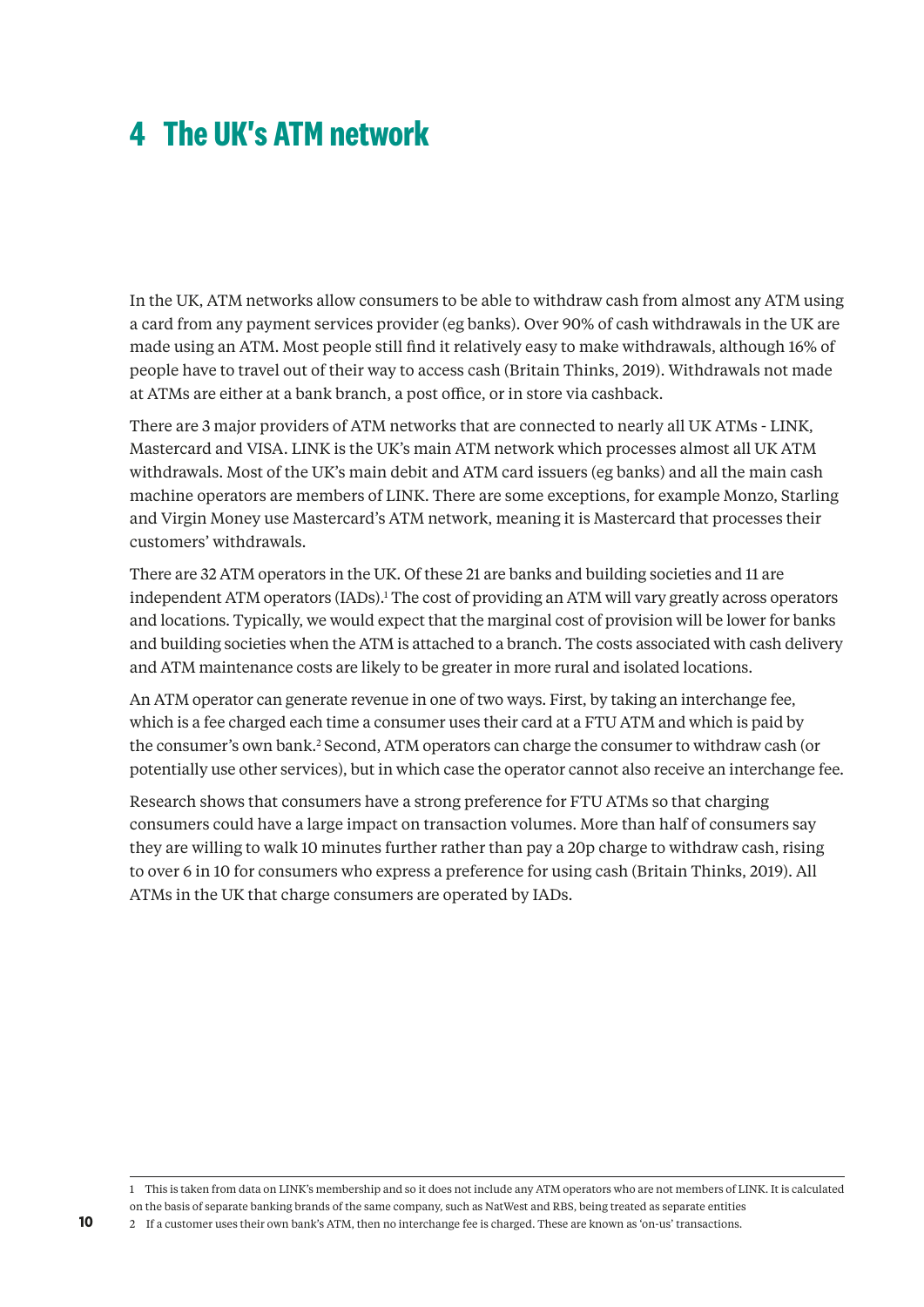#### **Figure 2: ATM schemes**



Source: Which?

The majority of ATMs in the UK are FTU with revenue generated from the interchange fee. Therefore the level of the fee and the number of withdrawals are the two key factors in determining the economic viability of the ATM. The level of the interchange fee is set by the ATM network, and so in the UK it is LINK's interchange fee that is paid for the vast majority of ATM cash withdrawals.

Until January 2018, LINK set the fee according to a cost-based formula, transparent to members, and approved by the Office of Fair Trading (PSR, 2019). To do this, an independent study was commissioned by LINK to review the costs to its members of providing FTU ATMs and setting a fair interchange fee that meant banks and IADs were reasonably reimbursed and able to operate ATMs across the UK. Prior to January 2018 the interchange fee was set at around 25p per withdrawal. In addition to the standard interchange fee, transactions at some ATMs receive a subsidy. Since 2006, LINK has had a Financial Inclusion Programme (FIP) to subsidise free access in the most deprived areas.

Since January 2018 there have been a number of changes to LINK's interchange fee. LINK announced that there would be a 20% (25p to 20p) reduction in its interchange fee, beginning with a 5% (around 1p) reduction from 1st July 2018 and with the rest to be phased in over subsequent years. LINK also announced a tripling of the financial inclusion subsidy from 10p to 30p and that 'protected' ATMs, which are any FTU ATMs located 1km or more 'as the crow flies' from the next FTU ATM, would not be subject to the reduction in the interchange fee.

Following pressure from Which? and others, who were concerned that the reduced fee would lead to a substantial reduction to the FTU ATM network, LINK decided to cap the reduction at 10%, a change which came into effect in January 2019. LINK also announced an increase to the subsidy that could be paid to 'protected' ATMs, with those with the lowest volume of transactions eligible for payments of up to £2.75 per withdrawal (see LINK, 2019c, for further details).

Despite this, it is known that large numbers of ATMs have been closing and converting to PTU, and that this has been an increasing trend. LINK's most recent data shows that an average of 595 lost a month in 6 months from December 2018, an increase from 214 per month in the year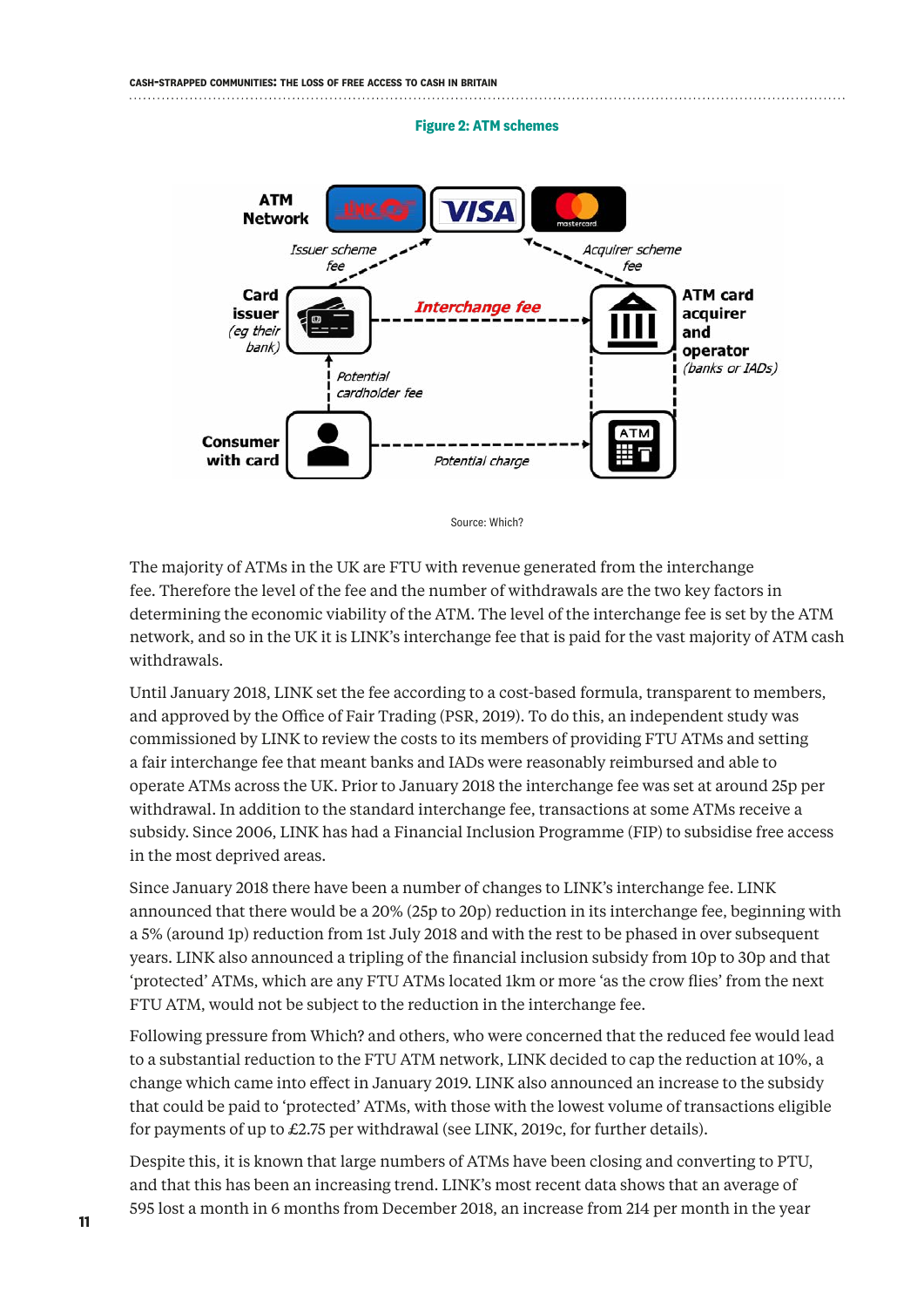previous (LINK, 2019b). Further, we know that the FIP and the geographical subsidies are not preventing protected ATMs from closing or converting to PTU. In May 2019 there were a total of 2,660 ATMs with protected status. Of these, 211 were no longer in operation, the majority of which are permanently closed or have switched to PTU (LINK, 2019a). An ATM can become protected if nearby FTU ATMs close or switch to PTU and 81 ATMs gained this status in May 2019.3

Given the continued loss of FTU ATMs and concern that those most reliant on cash may lose access to FTU ATMs, Which? decided to analyse UK ATM data to look at how the ATM network has changed since January 2018. The analysis and key findings are set out below.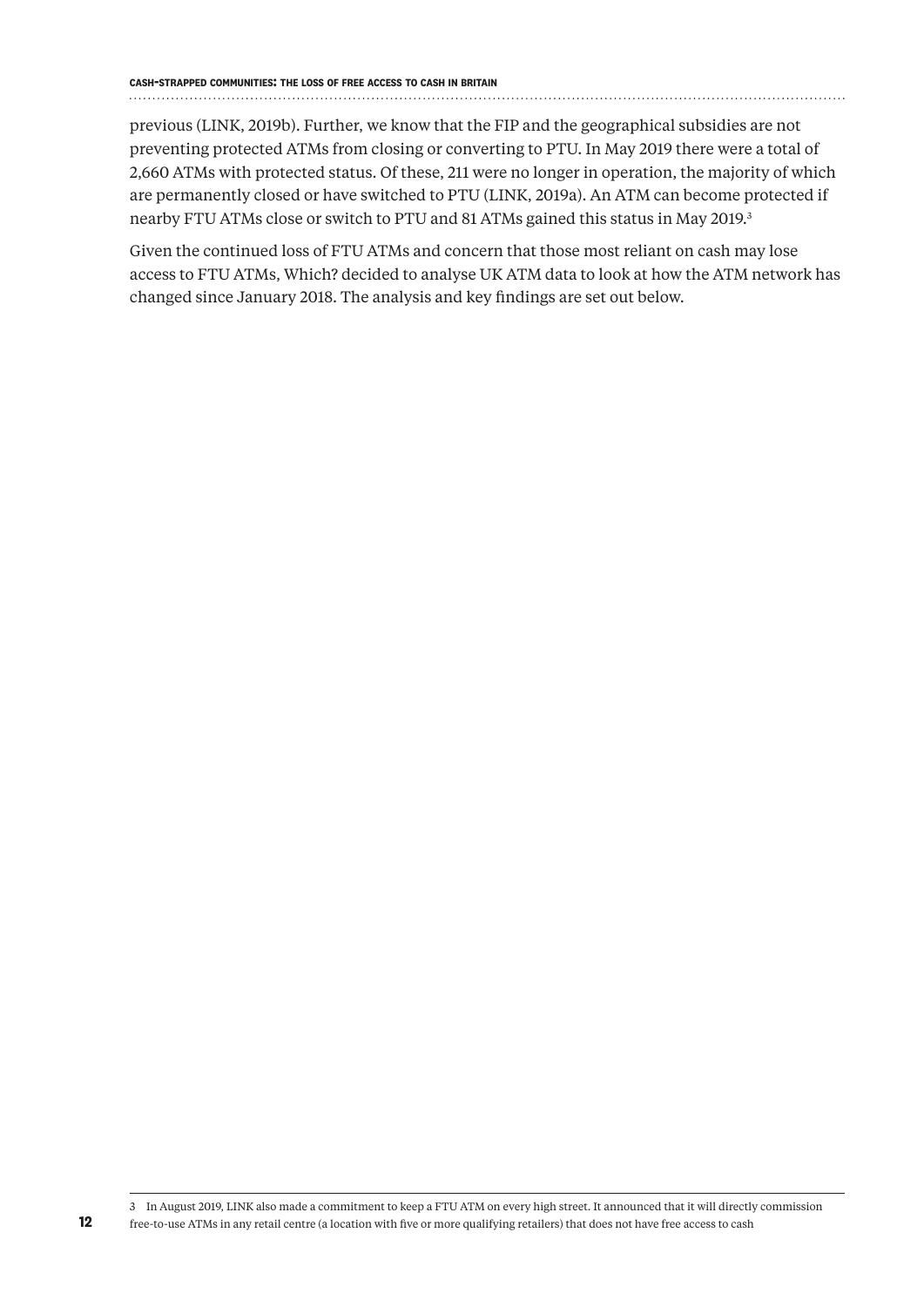# **5 Analysis and results**

### **Methodology**

The following findings come from analysis of a dataset of the locations of all ATMs in the UK. The data was provided to us by LINK and it covers the entire population of ATMs in the UK at two dates, January 2018 and May 2019. The data comprises the full ATM address, the operator, whether it is free to use or paid for, and if paid for, the withdrawal charge. LINK also provided the deprivation 'decile' for each ATM, which is determined by ranking all neighbourhoods according to the Indices of Multiple Deprivation (IMD). Lower index levels indicate higher deprivation, so those in the 0.01-10% multiple are identified as the most deprived whereas 90-100% are the least deprived (DCLM, 2015).

To the data provided by LINK, we appended the GPS coordinates of each ATM (based on the centroid of each postcode unit), a rural-urban classification marker, the population density at the 2011 census output area level and a public dataset identifying all ATMs designated as protected. We excluded from the data 31 'testing' ATMs that are not available at street level and 219 ATMs in the Channel Islands and Isle of Man. This leaves a total sample of 72,919 ATMs.

It is not uncommon for, especially independent, providers to relocate an ATM within the same area, and we identified a number of instances in which an ATM had closed and then reopened with the same operator in the same postcode sector between January 2018 and May 2019. Since the primary purpose of our analysis is to identify where ATMs have been lost then these pairs of ATMs were coded as a single ATM. There were 1,427 instances of this, so that the final sample size was 71,306.

The findings presented below are a mixture of descriptive and regression analysis. The regression analysis is described in full in the Technical Annex. This analysis is used to estimate the probability of an individual ATM changing status, by taking into account a range of factors that determine the demand for cash and the cost of provision. Our main regressions estimate the probability of an ATM that was FTU in January 2018 no longer being FTU in May 2019, i.e. being lost. Since this may occur because the ATM either closes or converts to PTU, we also model separately the probability of a FTU ATM closing and the probability of a FTU ATM converting to PTU.

The variables we use to estimate this probability reflect our interest in whether consumers who are more likely to suffer harm from loss of cash access are also more likely to be affected by the changing provision of ATMs. These are variables for the local level of deprivation (according to the IMD) and the local level of population density.

We also include other variables that might affect the demand for cash withdrawals. These are: the average age of people in an area, since research suggests that older people have a preference for cash; retail density, since areas with more shops are expected to have greater demand for cash for transactions; and distance to the next nearest ATM measured in kilometres, since ATMs with fewer near neighbours should have greater demand (all other things being equal).

Distance to the next nearest ATM might also affect the cost of maintaining an ATM as isolated ATMs may be more expensive to restock. Since other costs will be specific to the individual ATM provider, we also include variables for each of the ATM operators in the UK. This should control for individual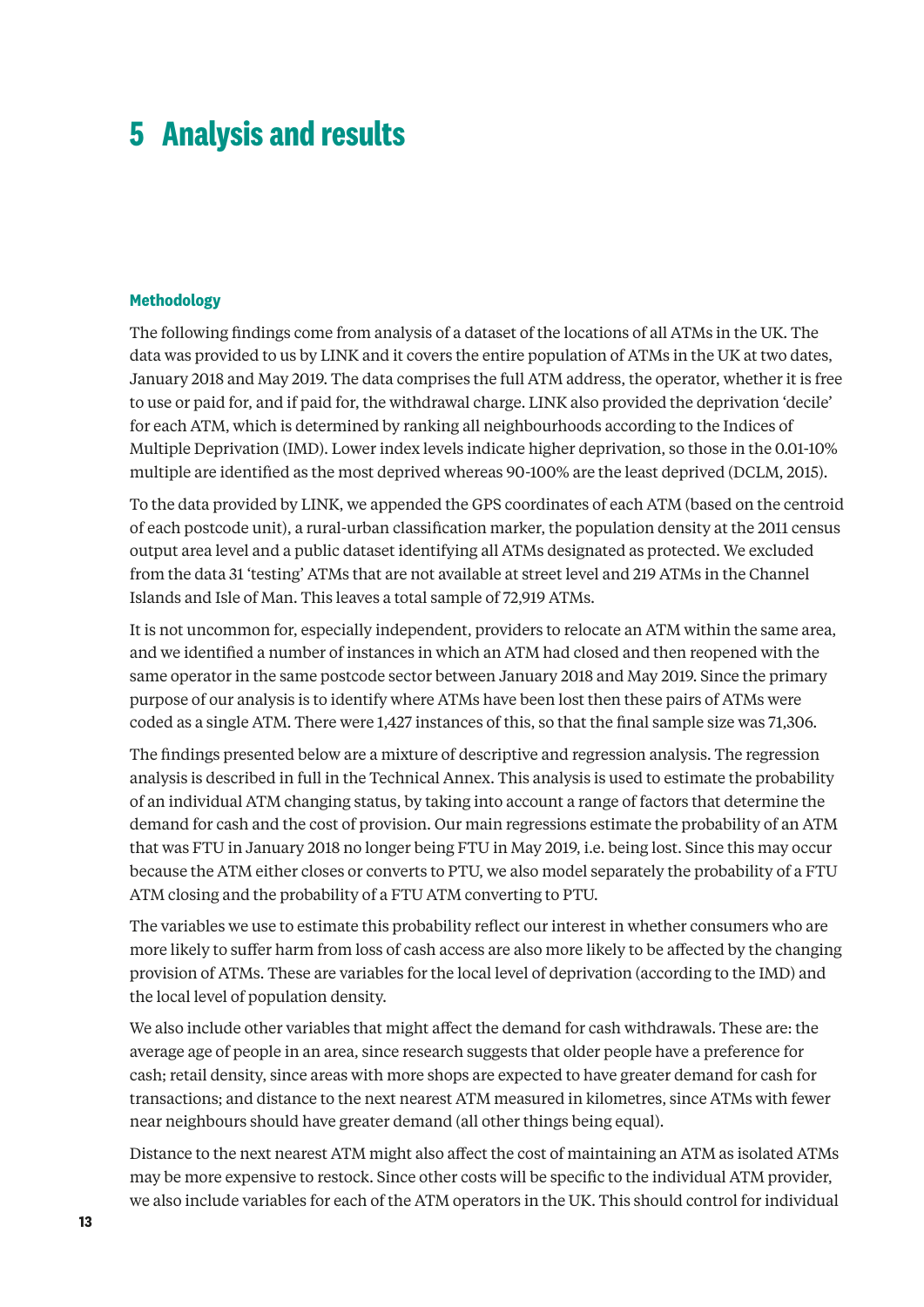**cash-strapped communities: the loss of free access to cash in britain** 

business decisions taken by the ATM operators since January 2018. Finally, we include a marker for whether an ATM has protected status.

### **Results**

### **Finding 1: More than 5,300 free-to-use (FTU) ATMs were lost in the UK between January 2018 and May 2019.**

This loss in FTU ATMs is equivalent to 9.2% of the total ATM estate and it represents a mixture of closures and conversions to pay-to-use (PTU), see Figure 3. In total, more than 20% of FTU ATMs changed status during the 16-month period, with about 10% (5,699) closing and a further 5.2% (3,013) converting to PTU. However, this was partly mitigated by new FTU ATMs opening and a small number of PTU ATMs converting to free. Overall, there were a similar number of net closures (2,557) and net conversions (2,781) in this period.





Lost FTU ATMs have mostly been those operated by IADs. Of the net FTU ATM losses between January 2018 and May 2019, 70% have been due to IADs choosing to close FTU ATMs or to introduce charges (Figure 4). This represents a relatively greater proportion of losses than the share of the FTU ATM network that are owned by IADs (54%). A further 20% of the losses are due to closures at bank or building society branches, with the remaining losses being bank or building society ATMs not attached to branches and a small number of closures from post offices.

### **Figure 4: New and lost FTU ATMs by operator type**



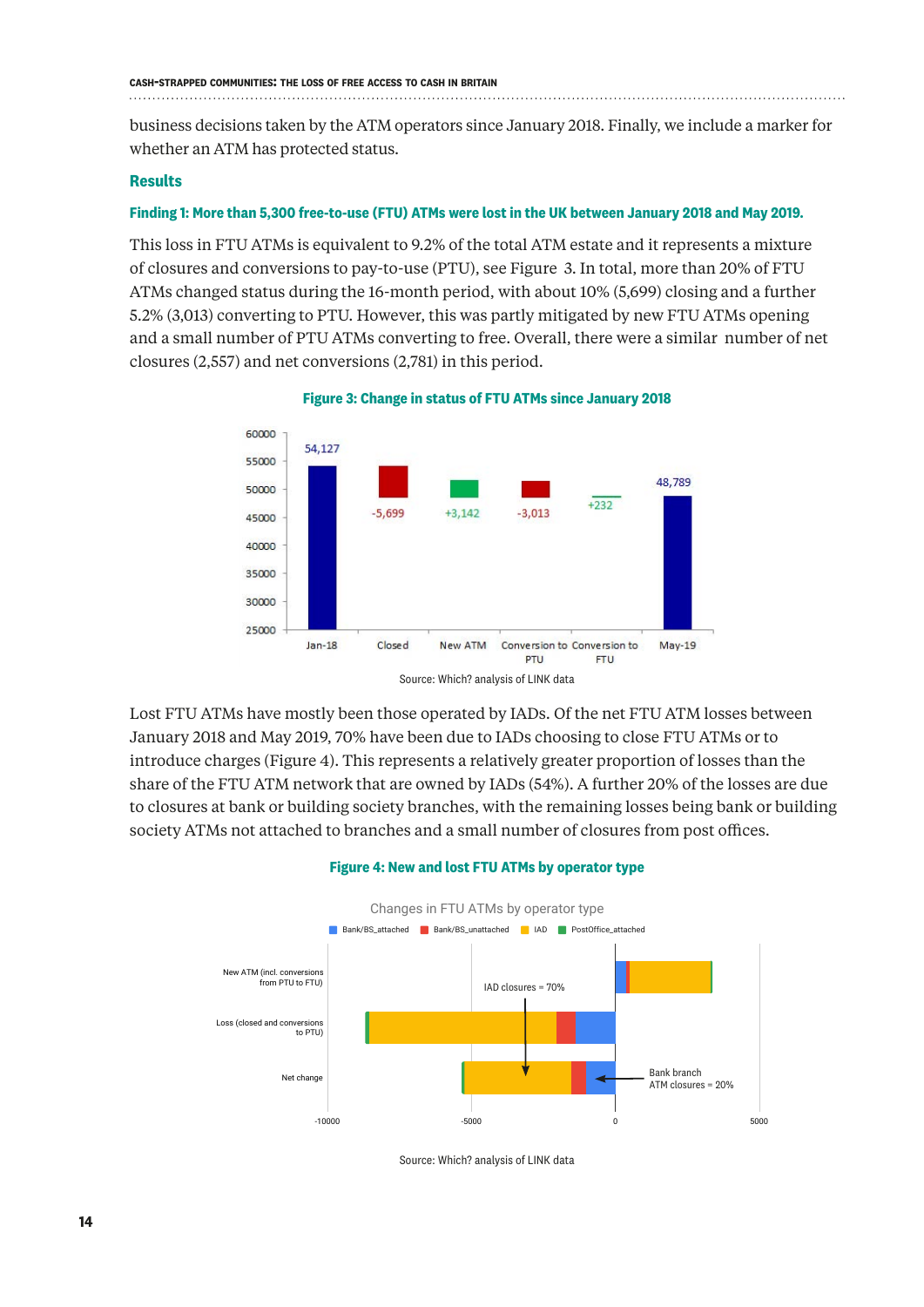**cash-strapped communities: the loss of free access to cash in britain** 

Focussing on FTU ATM losses by operator, Figure 5 shows that a majority have reduced the size of their FTU network. However, losses have not been evenly spread across the ATM providers. The most significant reduction has been made by Cardtronics UK. Some of these may be due to rationalisation of their ATM estate following DC Payments' acquisition of Cardtronics in 2017. Figure 5 attempts to exclude these,<sup>4</sup> but even so, the loss is considerable. Around half of all losses to FTU ATMs between January 2018 and May 2019 were made by Cardtronics and two other IAD operators, Omnicash and YourCash ATM Systems, although these losses have been offset somewhat by an increase in NoteMachine's FTU ATM network between January 2018 and May 2019.



### **Figure 5: Change in number of FTU ATMs since Jan 2018, by operator**

Source: Which? analysis of LINK data

While the national decline in free access to cash has received extensive coverage,<sup>5</sup> there has been little research into how FTU ATM losses has been spread across the country. As described above, the consumer harm from losing cash networks is likely to be more severe for some groups of individuals, specifically those on lower incomes and in rural locations. Since these consumers are likely to be concentrated in some locations, the spatial distribution of losses is important and so we have particularly investigated this.

We find that most areas have lost between 8 and 11% of their FTU ATMs, with no evidence of a relationship between the level of deprivation and the rate of loss. Figure 6 shows the proportion of FTU ATMs lost within each IMD quintile since January 2018 and no pattern is discernible. This is supported by the regression results, where IMD does not have a statistically significant relationship with the likelihood of a FTU ATM being lost.

<sup>4</sup> To quantify this effect, we have calculated the number of Cardtronics and DC Payments FTU ATMs which have been lost in the same postcode sector (ie 4 or 5 digit postcode) since January 2018. This sums to 952 Cardtronics ATMs and 565 DC Payments ATMs, both of which have been removed from Figure 5.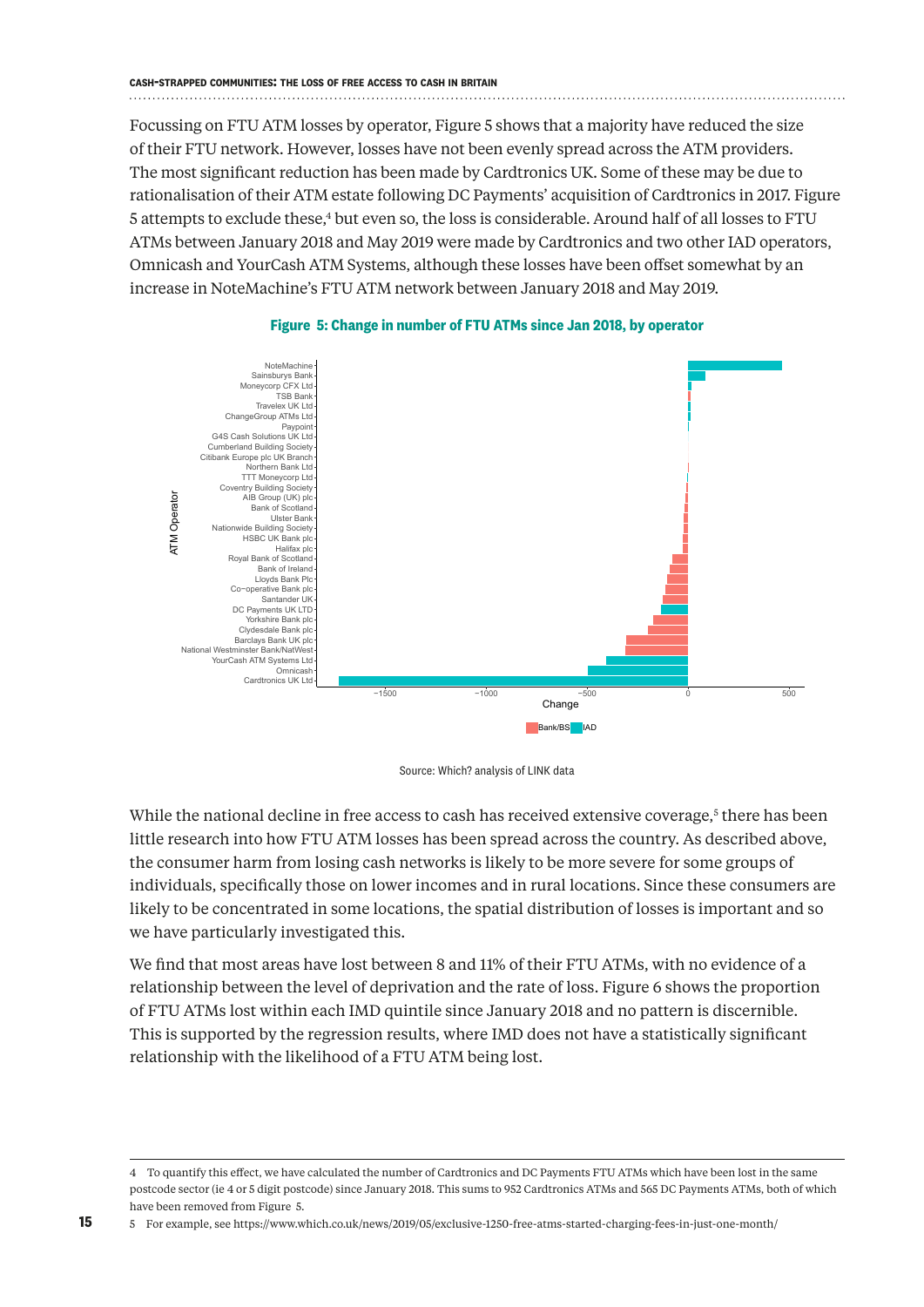#### 





Further, we do not find that rural areas have been more likely to lose FTU ATMs. On the contrary, we find evidence of a positive relationship between the rate of loss and population density, with the regression analysis finding that FTU ATMs losses are more likely as the population density of an area increases.

To further investigate the distributional impact of FTU ATM losses (closures and conversions to PTU) we examine the change in the number of ATMs within parliamentary constituencies. We find that more than 95% of constituencies have fewer ATMs per person than in January 2018, but that losses have not been skewed towards lower income or more deprived areas.

Again, we find that there has been a slightly greater loss of FTU ATMs in constituencies with higher population density rates. There is, however, a reasonably strong negative correlation between the number of ATMs in January 2018 in each constituency and the subsequent change, as there have been greater losses in constituencies which had more FTU ATMs per person in January 2018, see Figure 7. For example, Cardiff Central and Birmingham Ladywood had more ATMs per capita that most other constituencies in January 2018 and this remains the case despite large reductions in the number of FTU ATMs.

#### **Figure 7: Change in ATMs by constituency**





Sources: Which? analysis of LINK data and ONS 2017 population estimates (only available for parliamentary constituencies in England and Wales). Note due to data cleaning, the results here may differ slightly with LINK's public ATM data on constituencies in May 2019. Note: Chart excludes the Cities of London and Westminster, as the prevalence of ATMs per person is significantly higher than any other constituency

Source: Which? analysis of LINK data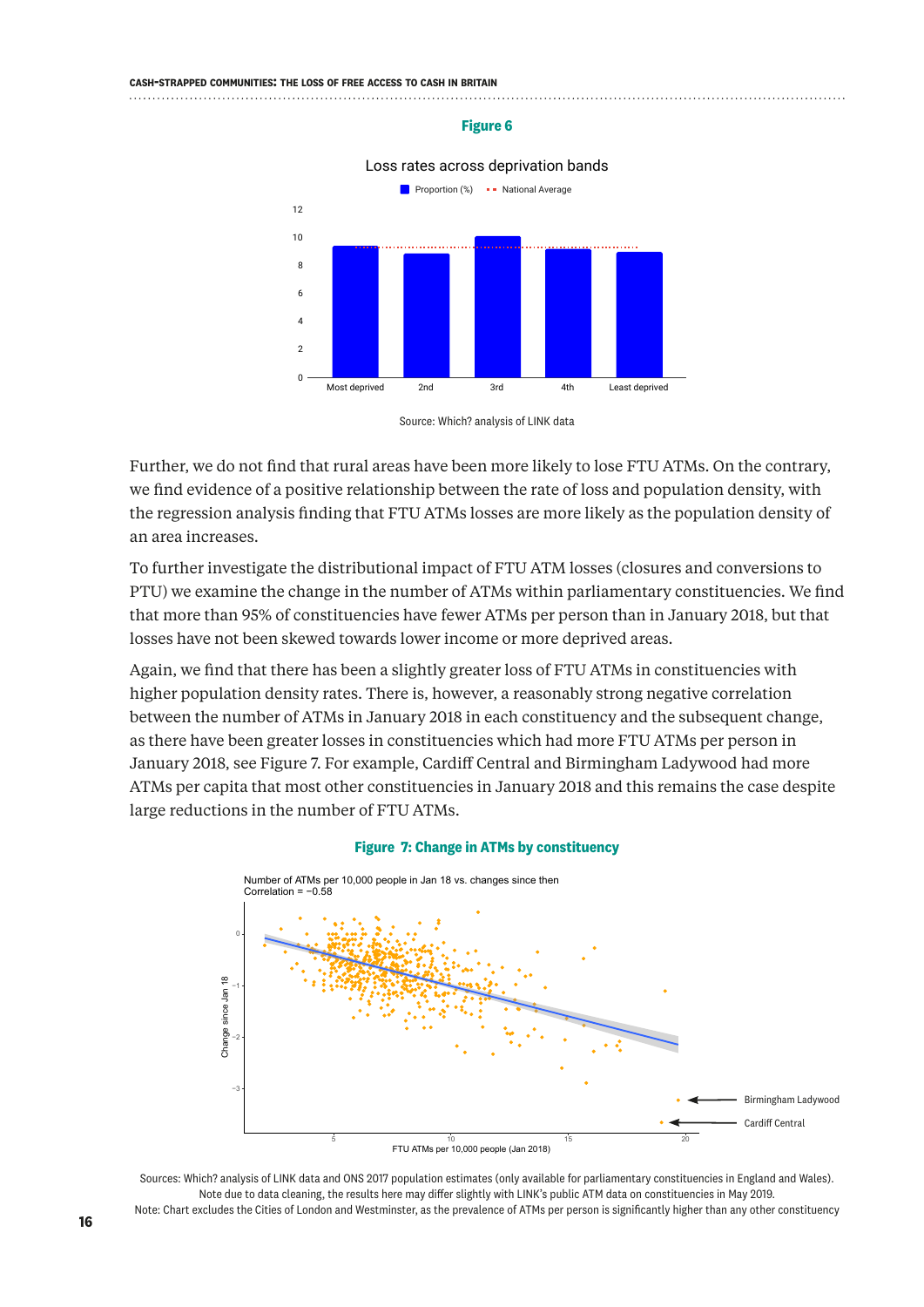**cash-strapped communities: the loss of free access to cash in britain** 

Another question related to the spatial distribution of FTU ATM losses is whether these are more or less likely to occur where there are multiple ATMs in the same location, as this will have different impacts on consumers. In some locations many ATMs are clustered together due to high demand. For example, Gatwick Airport's North Terminal is home to around 41 FTU ATMs and Sheffield City Centre's High Street contains 16 FTU ATMs. In such places the loss of an ATM might cause consumers to have to queue to take out cash, but in a location that only has one ATM then a loss would lead to travel to another location.

We define a FTU ATM cluster as a location that has one or more ATMs in the same street. On this basis we identify around 37,500 FTU ATM clusters, compared with around 57,500 FTU ATMs since Jan 2018. Examining the distribution of ATM losses suggests that most are the result of the loss of an entire FTU ATM cluster. Of the 37,500 FTU ATM clusters, 5,350 (14%) have been lost completely while only 2,200 have seen a partial loss. This means FTU ATM losses are often an 'all or nothing event' – either the entire cluster is preserved or lost.

The most compelling reason for this is ATM operators appeared to have had a greater incentive to rationalise their FTU ATM network (through closure or conversion) in clusters where they are the only operator. This means they may not be in direct competition with other operators, especially if the nearest FTU ATM cluster is not within walking distance. More than 90% of complete losses in FTU ATM clusters happened in such cases, compared with only 20% in cases of partial losses. This result is unsurprisingly driven by IADs, which were responsible for 80% of complete losses despite only accounting for 54% of the FTU ATM population.

# **Finding 2: When a FTU ATM is lost in a rural area, residents have to travel around three times as far to the nearest FTU ATM than those in urban areas.**

Although we have found that FTU ATM losses to date have been slightly more concentrated in areas that had more ATMs in January 2018 and in more populated areas, the impact of the loss of a FTU ATM to an individual consumer is likely to vary across locations and we would expect it to be greater in rural locations where the next nearest ATM is further away. Figure 8 shows that there were fewer per ATMs per person in rural areas in January 2018.



### **Figure 8: Number of FTU ATMs per 10,000 people, by area type**

Sources: Which? analysis of LINK data, rural-urban classification for Great Britain (House of Commons Library) and Northern Ireland (Northern Ireland Statistics and Research Agency)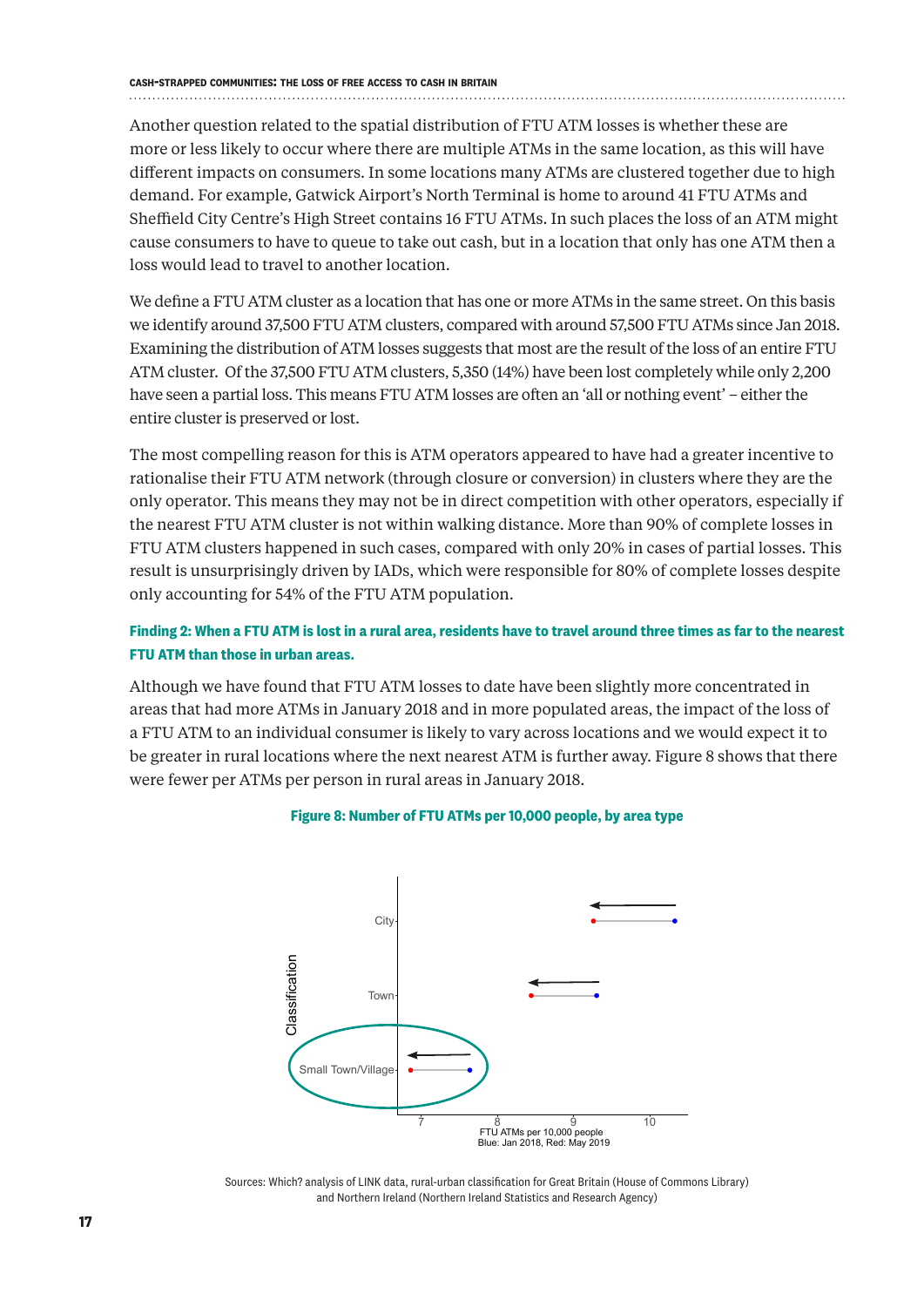To explore the impact of the loss of a FTU ATM we calculate the average distance consumers have to travel to the next nearest FTU ATM when their local one is lost. We have identified more than 5,200 postcodes where the last FTU ATM has been lost (either through closure or conversion to PTU) and have calculated the distance to the nearest FTU ATM 'as the crow flies'.<sup>6</sup> Unsurprisingly, we find that losing a FTU ATM in city areas<sup>7</sup> is often only a minor inconvenience, with the next one an average of 220 metres away, see Figure 9. However, in rural areas the average is 660 metres, with around 12% of postcodes in rural areas more than 1 kilometre away from the next FTU ATM.8

Considering the impact by actual travel time for a sub-sample of 250 postcodes gives a similar finding.9 The average travel time by car to the next FTU ATM is less than 7 minutes for almost all city areas, but around a quarter of postcodes in rural areas are more than 7 minutes away from the next FTU ATM, and several are more than 15 minutes away.10 These areas tend to be in remote locations (or areas previously with ATMs attached to service stations) where access to public transport and general banking services are likely to be poor, leading to a greater number of 'ATM blackspots'.



#### **Figure 9: Average distances and travel time to the next FTU ATM**

Sources: Which? analysis of LINK data, rural-urban classification for Great Britain (House of Commons Library) and Northern Ireland (Northern Ireland Statistics and Research Agency), the geosphere (v1.5-10 , Hijmans et. al, 2019) and OSRM (v3.3.1, Giraud et. al, 2019) packages

6 For computational reasons, this calculation was restricted to the same postcode area as the lost FTU ATM

7 Figure 8 and Figure 9, Panel A use a rural-urban classification based on a GB classification available [here](https://researchbriefings.parliament.uk/ResearchBriefing/Summary/CBP-8322):

9 To calculate the driving travel time between ATMs we have used software powered by [Open Source Routing Machine.](https://cran.r-project.org/web/packages/osrm/index.html) The 250 postcodes are based on a 5% sample (stratified by rural-urban classification) of all postcodes which have lost their last FTU ATM since Jan 2018. Note, we can only observe the latitude and longitude of the postcode centroid where each ATM is located, so distances and travel times are approximations.

10 We have excluded 65 cases where the walking time to the next FTU ATM is likely to be less than the driving time, which tends to be the case in inner city areas. This allows for a fairer comparison between city and rural areas.

and a Northern Ireland classification available [here](https://www.nisra.gov.uk/publications/urban-rural-geography-documents-2015)

<sup>8</sup> Even excluding the most rural 10% of areas, which are skewing the average distance upwards, we find that the average distance to the next FTU ATM is still around half a kilometre. Distances have been calculated using the [geosphere package](https://cran.r-project.org/web/packages/geosphere/geosphere.pdf) available in the R software environment.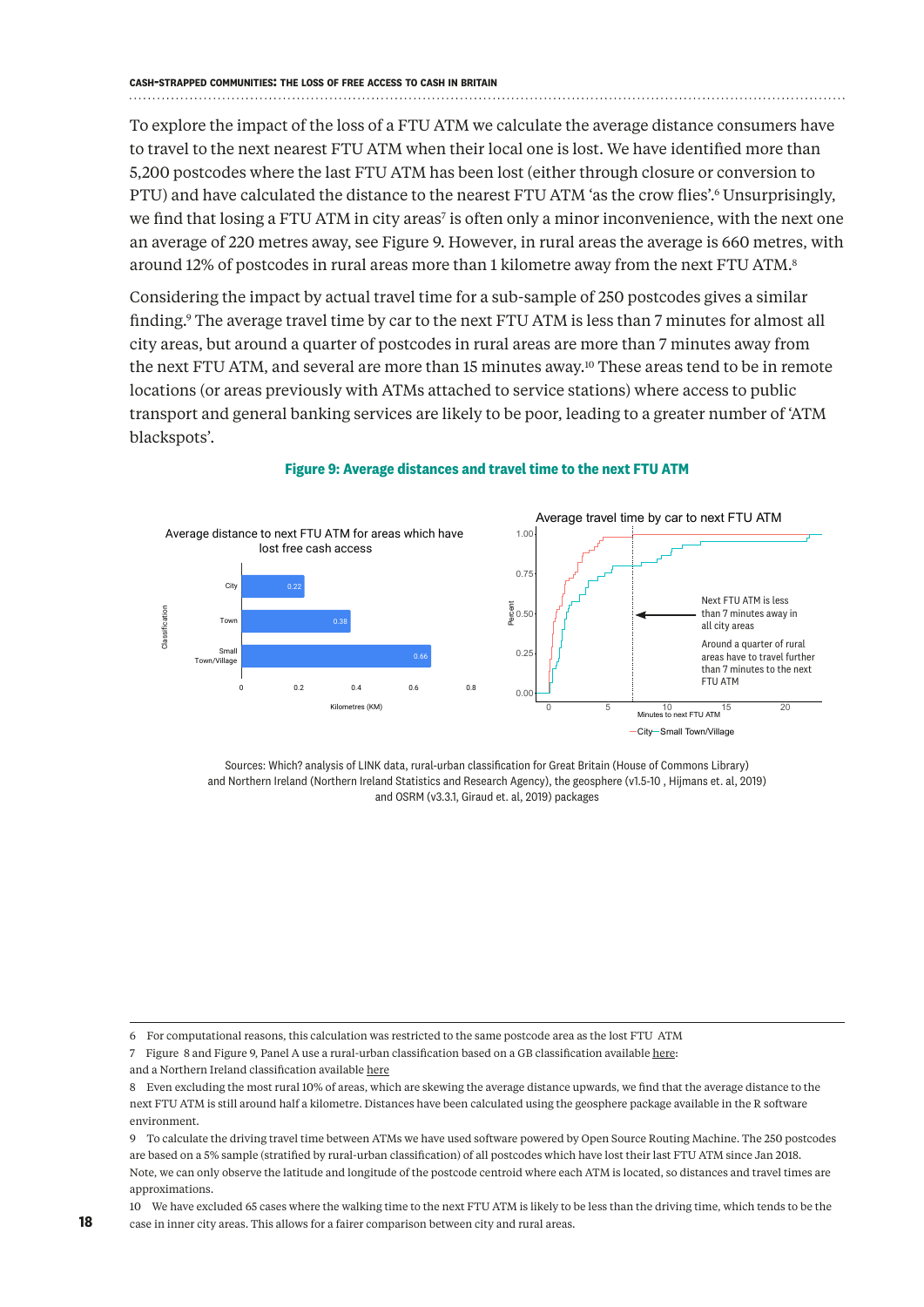#### **Box 1: FTU 'ATM blackspots'**

While the average distance between FTU ATMs is less than 1 kilometre, there are many examples where a lost FTU ATM creates an 'ATM blackspot'. In these blackspots, residents - as well as those travelling for work and leisure have to travel much further.

In Cerrigydrudion in North Wales, a Cardtronics ATM attached to a local café converted from FTU to PTU in the last 18 months. Residents now have to travel 8 miles (15 mins) east toward Corwen, or a 40 minute bus journey, to the nearest FTU ATM (see Figure A). This could also affect people travelling on the A5 motorway out of Snowdonia National Park. This ATM converted to PTU despite being on LINK's Protected ATM list.



**Figure A Cerrigydrudion, Corwen, North Wales**

In Steeple Aston, on the outskirts of Bicester in Oxfordshire, a YourCash ATM Systems FTU ATM at a service station has recently closed. The nearest FTU ATM more than four miles away in Deddington (North), Chipping Norton (West) or nearly 7 miles to Bicester (see Figure B). This provides an example of how the effect of an ATM closure can be significantly larger in certain communities, even if the total number of closures are similar.



Sources: Which? analysis of LINK data and Google Maps

Sources: Which? analysis of LINK data and Google Maps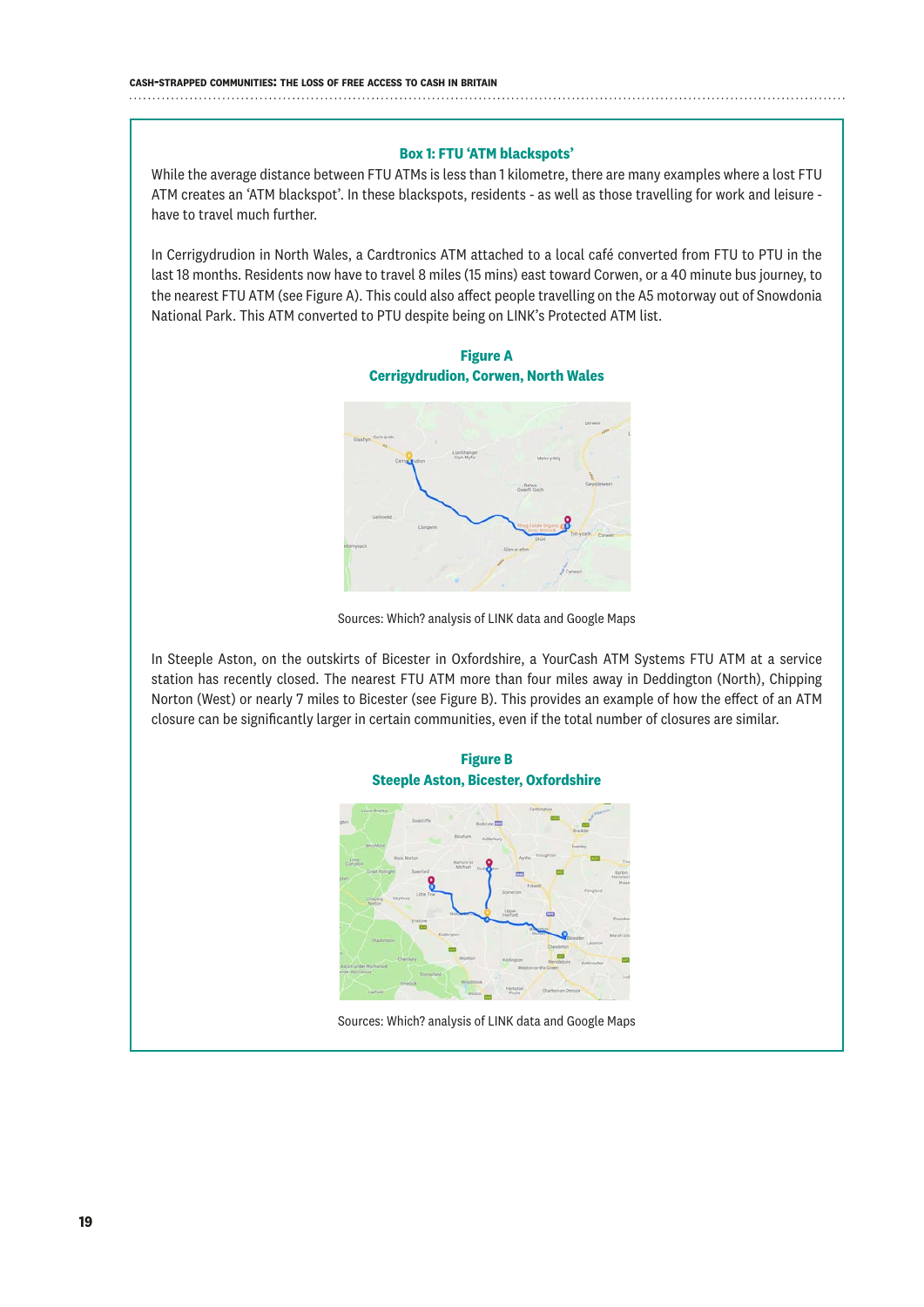# **Finding 3: Conversions from free-to-use (FTU) to pay-to-use (PTU) ATMs have been concentrated in more rural and deprived areas.**

Between January 2018 and May 2019, around 2,780 FTU ATMs have converted (in net terms) to PTU, compared with 2,560 FTU ATM closures (net of new FTU ATMs). Conversion to PTU is generally considered a better outcome than outright closure, but the likelihood of conversion is expected to depend on the characteristics of the local community. As discussed earlier, consumers are prepared to travel further to a FTU ATM than use a PTU ATM in the immediate vicinity and demand for cash withdrawals is expected to be very responsive to price charges in general. However, in areas with little or no FTU provision, so-called 'blackspots', or in more deprived communities where car ownership is lower and a preference for cash is higher, consumers may be forced to pay to access cash and demand will fall less in response to a conversion to PTU.

ATMs which have converted since January 2018 charge an average of £1 per withdrawal, This means that for an average ATM cash withdrawal of £45 the effective fee is about 2.2%, but this increases for smaller withdrawals, see Table 1. This makes these fees potentially regressive and it is important to consider whether ATM conversions have been concentrated in areas in which consumers may be less able to afford these charges. It is also worth noting that while the average for converted ATMs is £1, the amount charged varies widely, with 1 in 8 PTU ATMs charging £1.99 or more.

| <b>Fixed rate charge</b> | Value of a cash withdrawal | <b>Effective charge rate</b> |  |  |
|--------------------------|----------------------------|------------------------------|--|--|
|                          | £10                        | 10%                          |  |  |
| £1 per withdrawal        | £45 (average)              | 2.2%                         |  |  |
|                          | £100                       | $1\%$                        |  |  |
|                          | £10                        | 20%                          |  |  |
| £2 per withdrawal        | £45 (average)              | 4.4%                         |  |  |
|                          | £100                       | 2%                           |  |  |

### **Table 1: Example effective charge rates at PTU ATMs**

Note: The average value of an ATM withdrawal was calculated by dividing the total value of cash withdrawals by the total volume in the week ending 11th August (LINK, 2019b)

We can examine this by splitting the gross number of conversions to PTU by IMD quintiles. Figure 10 shows that more conversions have taken place in more deprived areas. In the most deprived 20% of areas there has been a net conversion of 979 FTU to PTU ATMs, compared with 223 in the least deprived affluent areas. Although deprived areas have more FTU ATMs, this result also holds when looking at the proportion of FTU ATMs which have converted. Approximately 6% of FTU ATMs have converted to PTU in the most deprived areas compared with less than 4% in the least deprived areas.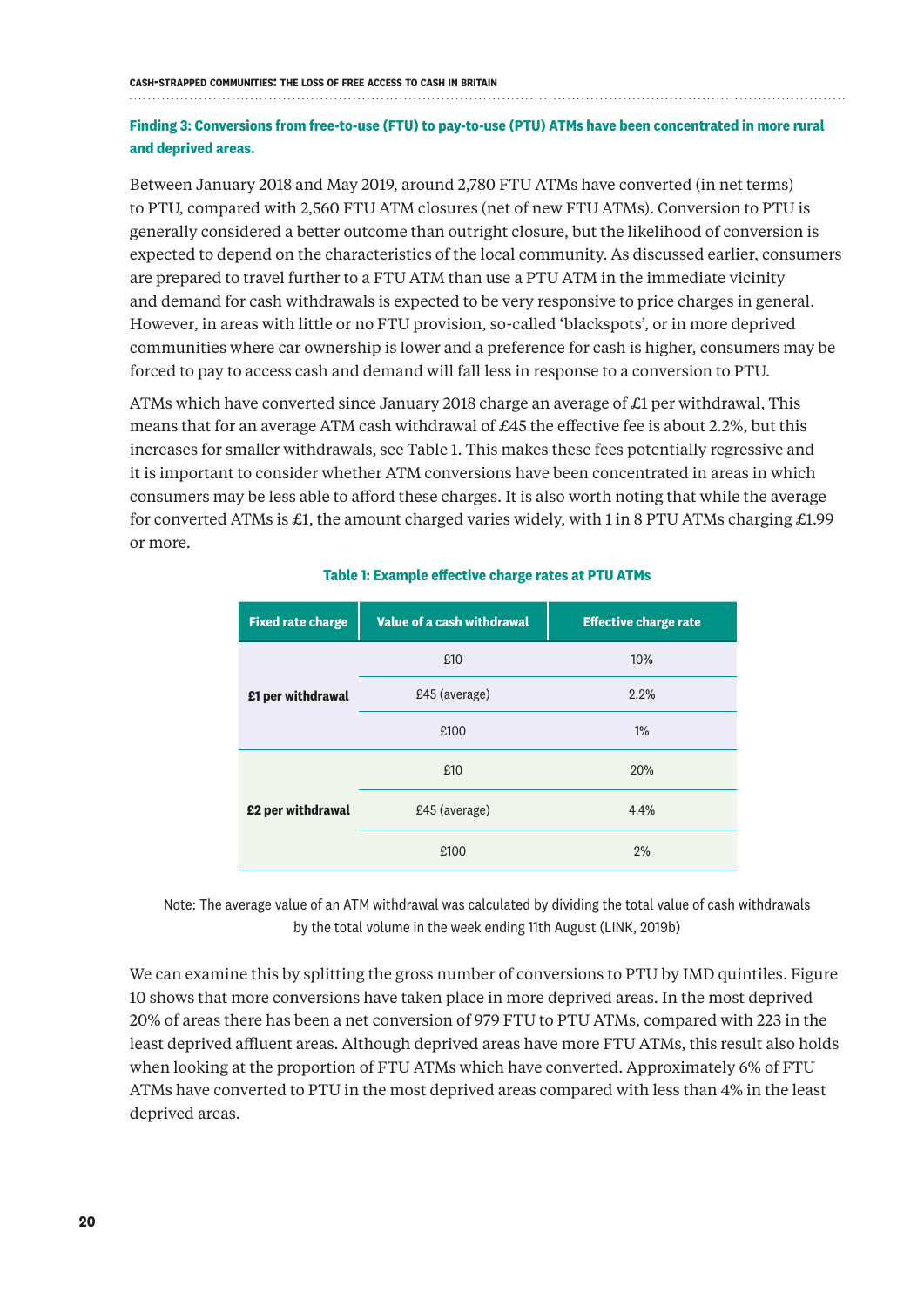#### 

# 0 250 500 750 1000 1250 0 2  $\overline{A}$ 6 Most deprived 2nd 3rd 4th Least deprived **Numbers - LHS** Proportion (%) - RHS

### FTU to PTU (net) conversions by deprivation bands

**Figure 10: FTU to PTU conversions by level of deprivation** 

Sources: Which? analysis of LINK data

Of course, conversions of ATMs to PTU may be related to other factors, and so we test this using the regression analysis to estimate the probability of a FTU ATM converting while controlling for other variables. This confirms the finding that ATMs are more likely to convert to PTU in more deprived areas. The conversion to PTU is always carried out by IADs and we find that 90% of the ATMs in deprived areas known to have converted from FTU to PTU are owned by Cardtronics. We have also found some evidence of particular areas with higher levels of deprivation that already had a high proportion of ATMs that are PTU, but which have seen further increases. This is explored in Box 2.

Finally, the regression analysis also found evidence that ATMs are more likely to convert to PTU in areas of lower population density. Since rural areas have lower levels of FTU ATMs per head of population, then it will be more difficult for consumers in these areas who need cash to be able to avoid paying a charge.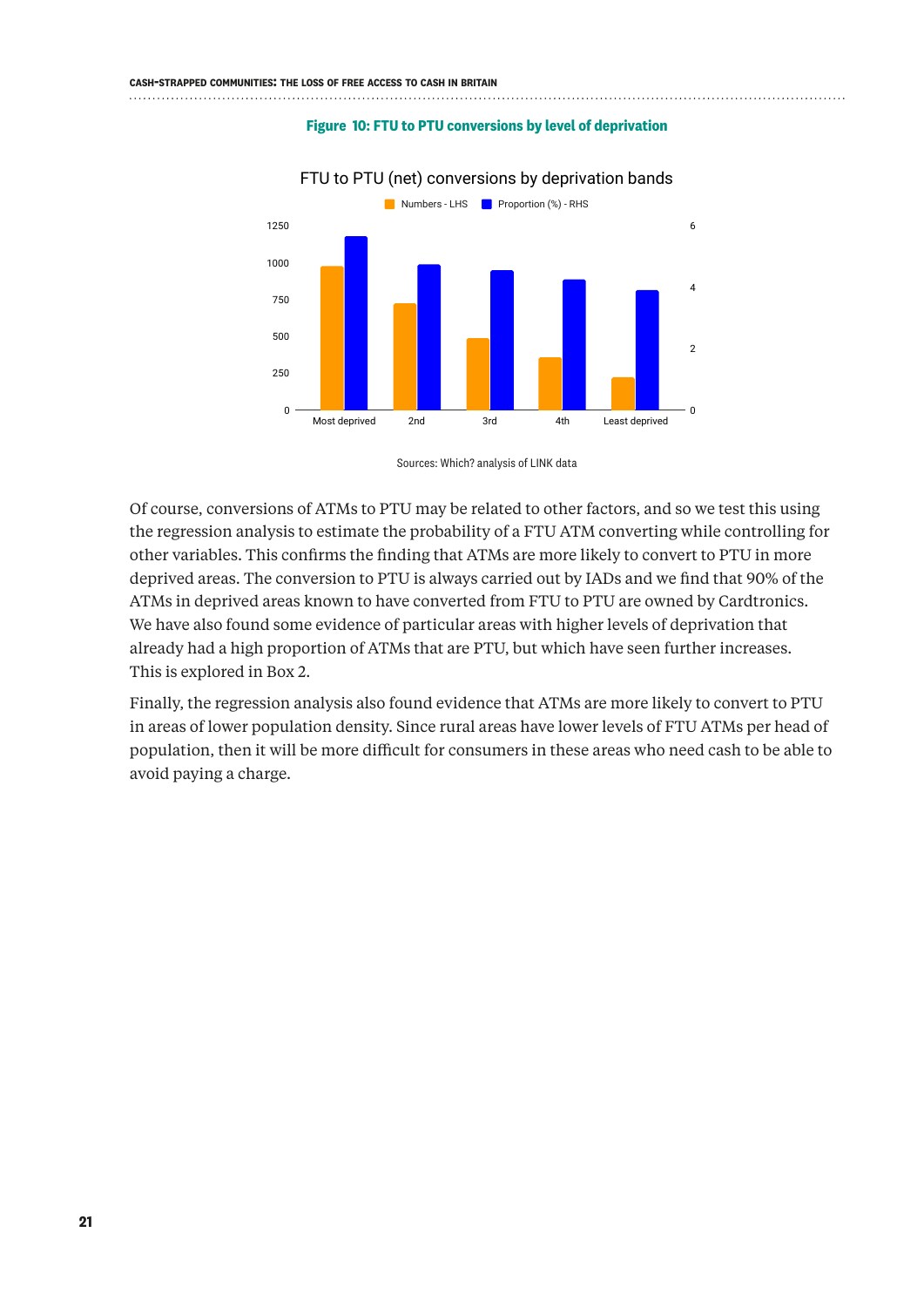#### **Box 2: The acceleration of conversion to PTU in deprived areas**

We have shown that ATMs in more deprived areas have been more likely to convert to PTU. However, some of these areas already had a greater proportion of PTU ATMs. In areas where a higher proportion of local ATMs are already PTU, it becomes more difficult for a consumer to find a FTU ATM to use instead.

While the introduction of a charge to withdraw cash from an ATM is likely to result in fewer people choosing to withdraw cash, it is also likely that in areas where it is harder to find an alternative FTU ATM, the reduction in cash withdrawals will be less than in areas where it is easier to find another FTU ATM. If an operator owns a significant proportion of local ATMs then it may convert these at the same time in order to try and reduce the impact on transaction volumes. If this is the case, since IADs are more likely to own ATMs in more deprived areas, this means that there may be an acceleration in the rate of conversion from free to PTU ATMs in more deprived areas.

We have identified 49 constituencies where this effect may be happening. In these constituencies the PTU ATM share in January 2018 was higher than the national average (20%), the PTU share has increased above the national average since January 2018 (+1.5pp), and the average IMD score is in the lower quartile when ranked across all constituencies.

Figure C shows the proportion of PTU ATMs and the change between January 2018 and May 2019 for four of these constituencies: Great Yarmouth (where almost half of all ATMs are now PTU); Vauxhall in London; Birmingham Hodge Hill; and Nuneaton (which has lost more than 20% of its FTU ATMs and approximately a third of ATMs are now PTU). There are obvious differences between these four areas, such as population density and access to public transport, but in all four cases the net conversion rate has been higher than the net closure rate and considerably above the national average (4.8%).



In addition to the conversions that have already been made, NoteMachine announced in May 2019 that it also intends to convert many of its ATMs to PTU unless the interchange fee rises back to its previous level (Guardian, 2019). Since NoteMachine has more FTU ATMs in the most deprived areas than the national average, this conversion will have a disproportionate impact on poorer areas. To explore this we allocated the anticipated conversions in proportion to how NoteMachine's ATMs are distributed across deprivation levels. Our calculations suggest that if NoteMachine carries out its proposed conversions, then an additional 1,500 ATMs will become PTU in the most deprived 20% of areas, which compares with only 390 in the least deprived areas (see Figure 11). This would increase the proportion of ATMs in the most deprived areas that have converted from 6% to almost 15%.

**Figure C**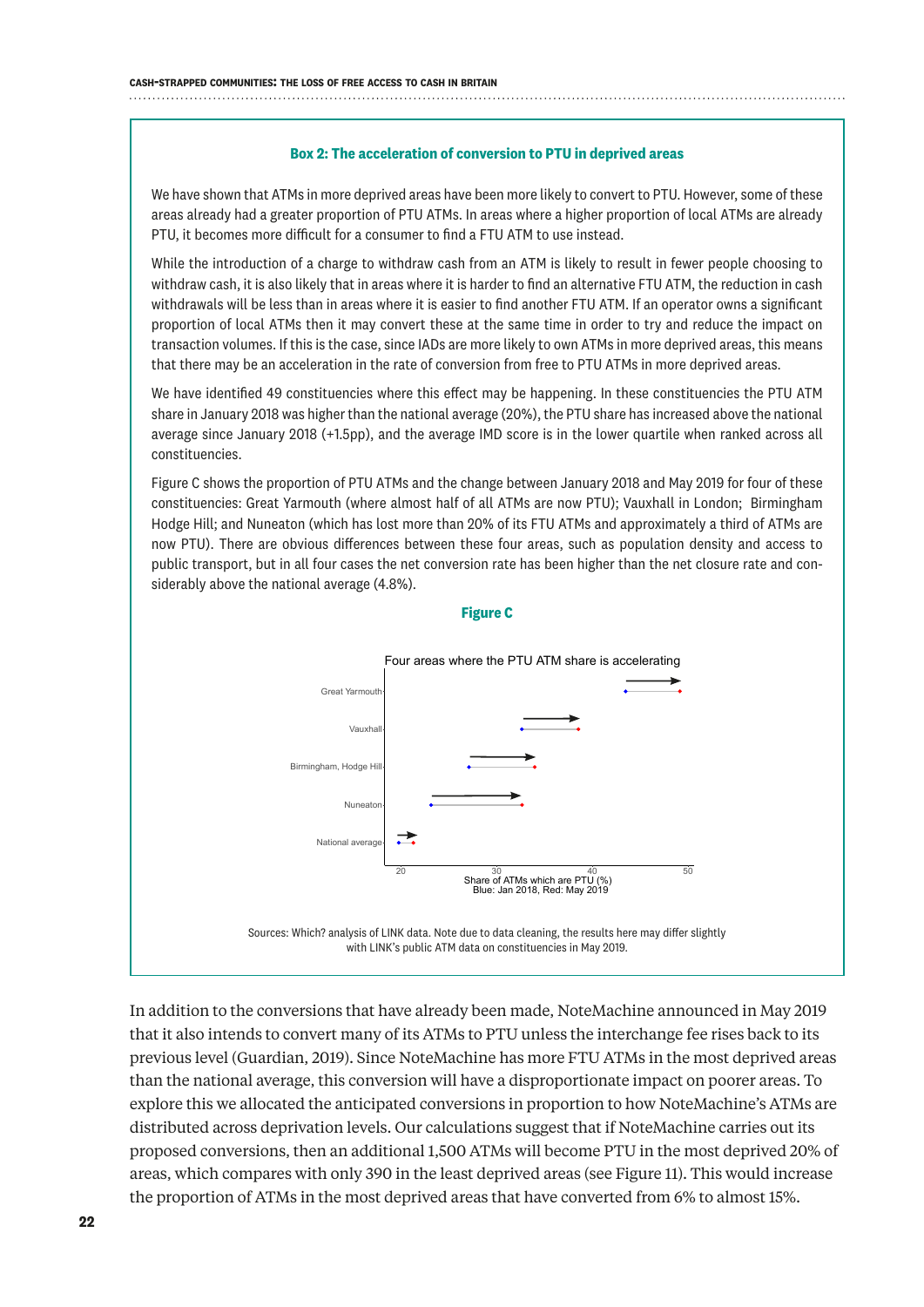

#### **Figure 11: Number of ATMs converting to PTU by area deprivation level**

■ Net conversions to date ■ If NoteMachine converts

Sources: Which? analysis of LINK data and Guardian (2019)

### **Finding 4: 8% of ATMs designated as protected by LINK have closed or converted to PTU, although this would have been even higher without intervention.**

As we described above, LINK has designated 2,660 ATMs as protected. Of these, 211 were closed or had converted to PTU as at May 2019.11 However, using regression analysis we have explored whether the protected ATMs have been more or less likely to be lost than other ATMs controlling for other factors including population density, level of deprivation and the distance to the next nearest ATM.

While we estimate ATMs with protected status were about 4 percentage points less likely to be lost, predominantly because they are less likely to convert to PTU, the rate at which 'protected' ATMs are being lost is only marginally lower than the average for all UK FTU ATMs.

Also, while the scheme has probably had a small positive effect in rural areas - as more than half of protected ATMs are situated in such location - only 6% of 'protected' ATMs are in the most deprived neighbourhoods. This suggests a 'protected' status based on distance may not be suitable for protecting free access to cash in more deprived communities.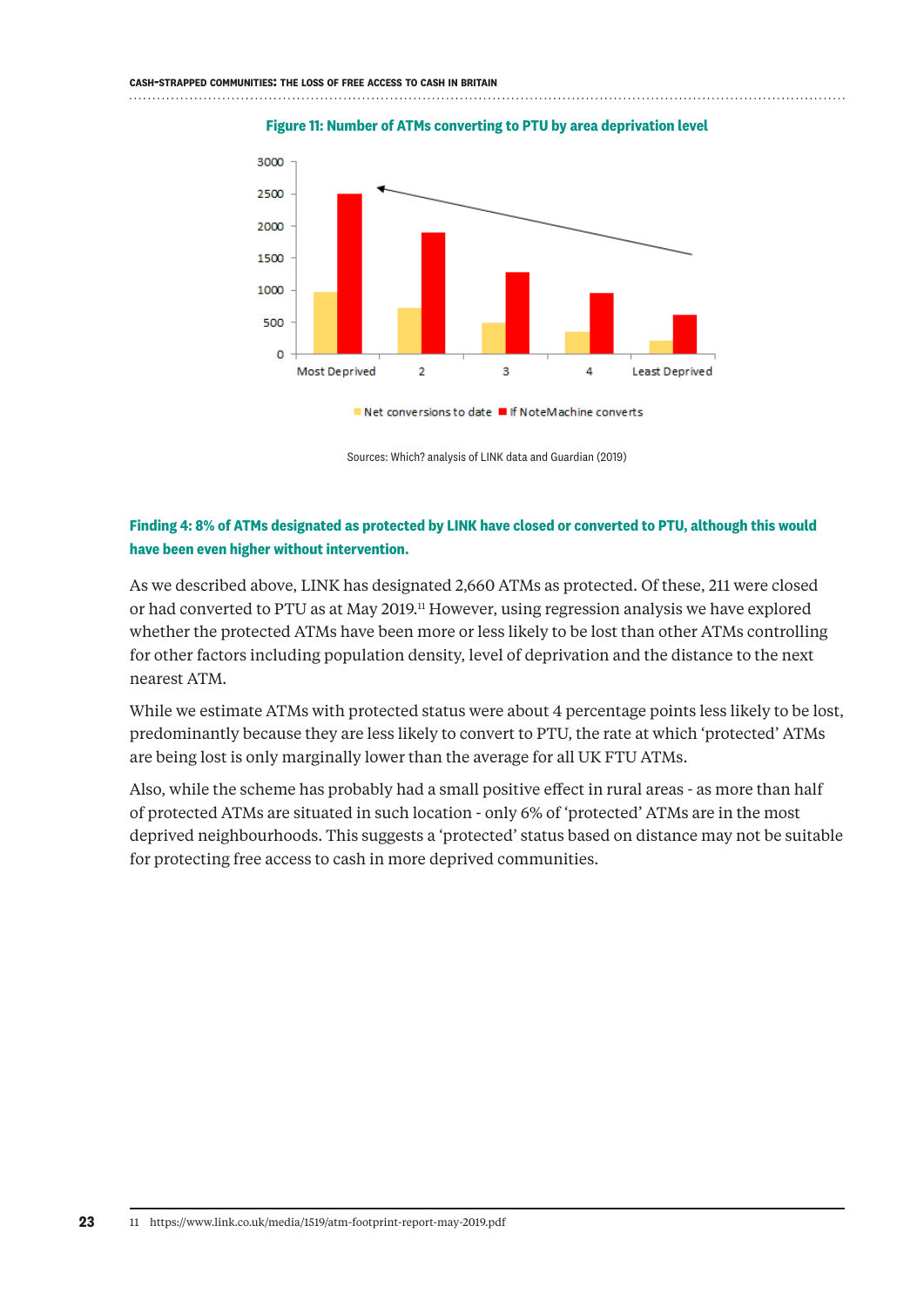# **6 Conclusions and recommendations**

The analysis presented in this report has found that the reduction in the provision of FTU ATMs that has occurred since January 2018 has been, to some extent, a natural adjustment to falling demand for cash for consumers transactions. Locations that had greater levels of provision have typically seen greater reductions, especially in some urban areas.

However, the analysis has increased our understanding of the impact on consumers of the diminution of the ATM network. Previous research has found that consumers in rural locations and on lower incomes are more likely to need access to cash and hence experience greater harm when access is reduced. This report has shown that the loss of FTU ATMs most commonly leads to the removal of all local provision and that this will cause more harm for individual consumers in rural areas because the distance to the next nearest ATM is, on average, three times as far in rural areas than in cities.

Further, we have found that the most deprived communities are those most likely to see their ATMs convert to PTU. Over the period we analysed, 979 FTU ATMs were converted in the most deprived communities compared to just 229 in the least deprived communities, and given the public statements made by NoteMachine this trend is expected to worsen significantly. For those making small withdrawals, the effective charge rates on PTU ATMs are very high.

The research has also shed light on the supply side of the market and it has highlighted the extent to which provision depends on the business decisions of a small number of independent operators. These firms are, of course, sensitive to the level of the interchange fee and these business models appear to reach tipping points where the returns from interchange fees are considered too low and large proportions of their ATM estate is closed or converted to PTU. Worryingly for consumers, as the proportion of local ATMs that converts to PTU increases, the foregone income from converting another ATM is likely to be smaller. This means that the market might work in such a way as to accelerate the loss of free access to cash. The research has shown that regulating the interchange fee to subsidise the provision of ATMs can make a difference. Although 8% of protected FTU ATMs have closed or converted to PTU, this is less than would have been expected in the absence of any intervention.

Which? acknowledges that as demand for cash falls there will be a reduction in the number of FTU ATMs available to consumers, but we believe that, as the UK transitions to a lower cash society, it is vital that consumers continue to have a good choice of payment methods, and for now cash remains part of that choice for most consumers. This is necessary to ensure that those who find it harder to make this transition do not suffer harm. Currently, this means maintaining a widespread geographic access to cash, including protecting the current spread of free-to-use (FTU) ATMs. Which? believes we need to protect a geographical spread of access to cash in order to:

- **•** prevent an increased risk of financial exclusion for those currently need cash;
- **•** ensure their remains access to a secure and reliable form of payment that can provide a 'backup' for consumers;
- **•** protect consumer choice and competition when it comes to payment methods that meet a consumer need or preference.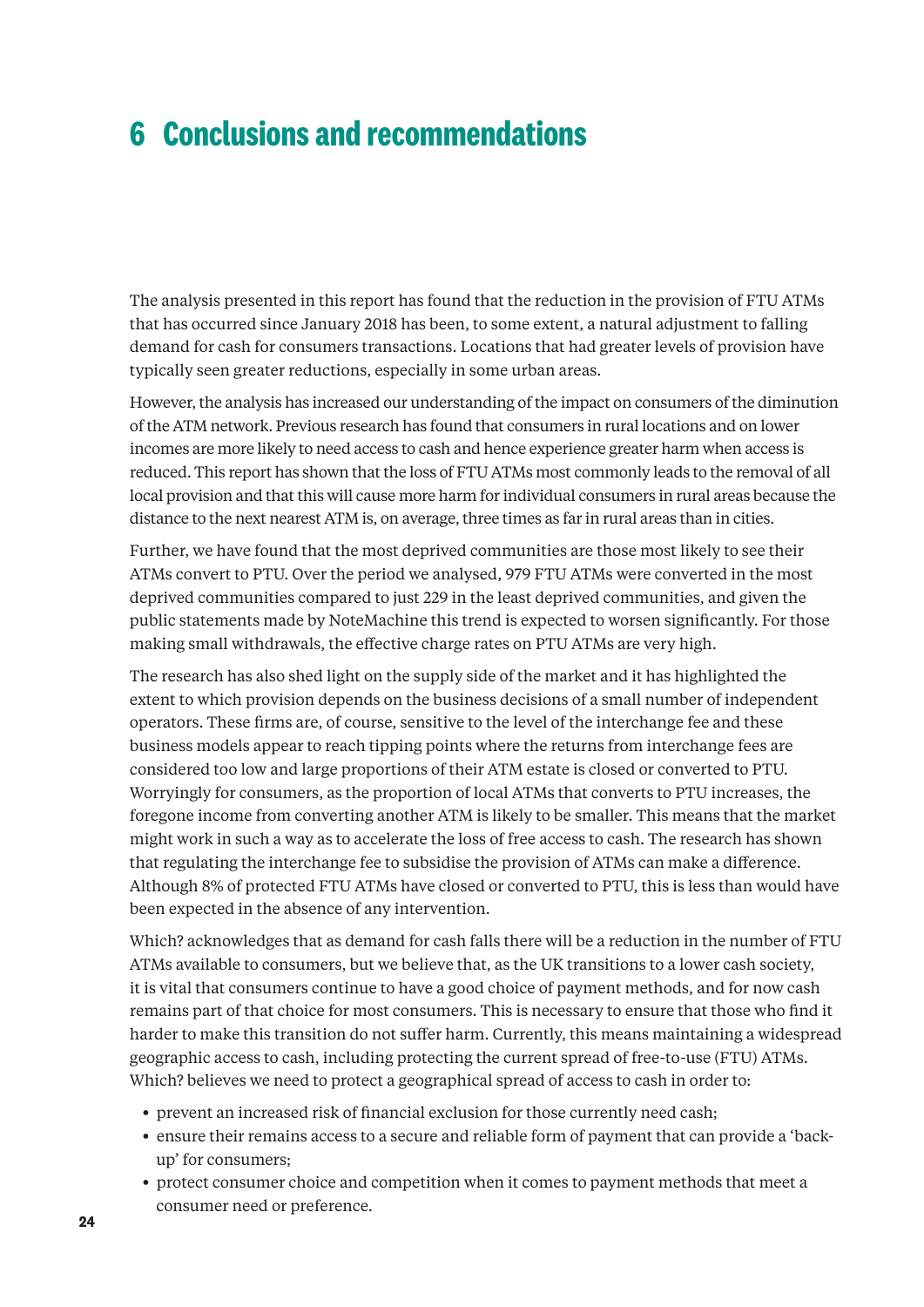However, we are concerned that the current reduction in the ATM network is happening in a way which means that those who are more likely to rely on cash will increasing have to pay or travel further to access cash. And while LINK's policy on protected ATMs has likely had some positive effect, with 8% of protected ATMs still closing or converting to PTU, it is clearly not sufficient to protect a geographical spread of FTU ATMs.

Given these concerns Which? recommends the following actions need to be taken:

### **Recommendation 1: The PSR should act immediately to regulate UK ATM interchange fees.**

Cash has a vital role for many consumers and yet there remains a significant risk that without immediate intervention the market will fail to protect FTU ATMs for people who need them. This is evident by the fact that, despite the efforts made by LINK since January 2018, the loss of FTU ATMs has seen deprived and rural communities hit the hardest.

As a first step, to prevent the continued acceleration of FTU ATM losses, the PSR must regulate interchange fees to support its stated aim of protecting cash access for UK consumers who need or want to use it as a payment method.

Given the state of the market we are confident that regulating the ATM withdrawal interchange fee level and structure would be consistent with all three of the PSR's statutory objectives.12 Indeed, the PSR is the economic regulator for payment systems and was set up with the express purpose and powers of regulating wholesale access fees in payment systems, such as ATM and other interchange fees.

We believe the risk associated with only one of the three major UK ATM networks having a commitment to protect geographical access to cash means it is essential that PSR regulates ATM interchange fees for all major UK ATM networks.

It is vital that the PSR recognises that there are significant economies of density in the distribution of ATMs, owing to costs associated with cash delivery and ATM maintenance costs, hence the overall distribution of ATMs will inevitably depend on the overall structure and level of interchange fees, rather than just the interchange fee for any specific ATM. This is why the changes in interchange fees for specific locations, such as LINK's various recent initiatives to protect certain ATMs, have had little effect.

The structure of such interchange fees should depend on objective criteria that will ensure a widespread geographic provision of FTU ATMs and that will create incentives to provide cash in remote or low income areas where a greater incentive may be needed to ensure sufficient access to FTU ATMs. These include:

- **•** Levels of deprivation or similar socio-economic measures
- **•** Rural and urban measures
- **•** Other relevant factors which could include retailer density, as for most the need for cash will be associated with a need to spend

The structure of interchange fees should not primarily depend on endogenous, discretionary, or other non-transparent factors, such as the proximity of the nearest other ATM or bank branch. Using such criteria will result in an ATM funding structure that lacks the predictability necessary for sustained investment and innovation.

2. to promote effective competition in the markets for payment systems and services - between operators, PSPs and infrastructure providers, and;

<sup>12</sup> The PSR's statutory objectives are:

<sup>1.</sup> to ensure that payment systems are operated and developed in a way that considers and promotes the interests of all the businesses and consumers that use them;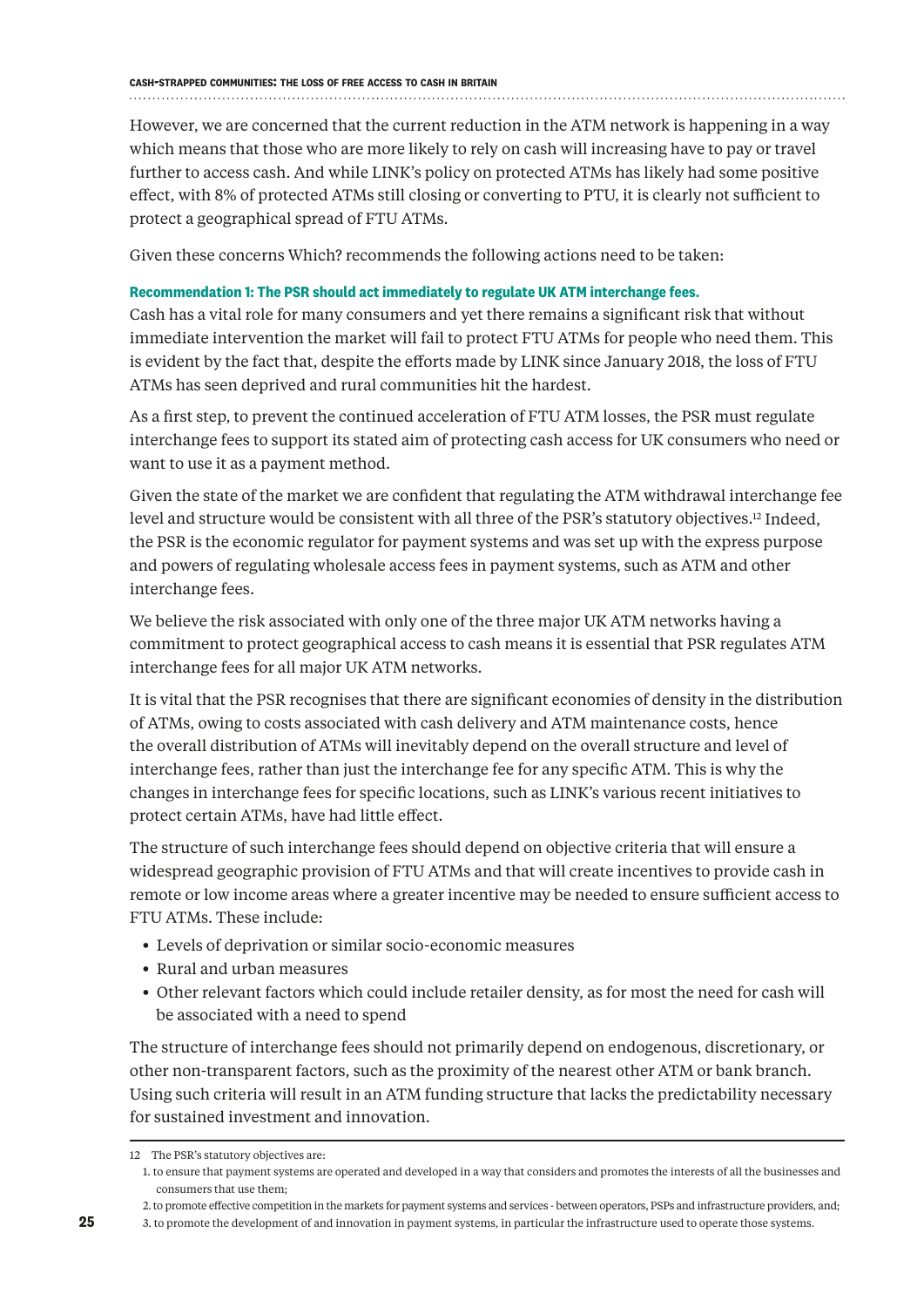The structure of interchange fees should not primarily depend on endogenous, discretionary, or other non-transparent factors, such as the proximity of the nearest other ATM or bank branch. Using such criteria will result in an ATM funding structure that lacks the predictability necessary for sustained investment and innovation.

# **Recommendation 2: The government should legislate to give the PSR a defined duty to maintain a suitable geographic spread of access to cash, free of charge.**

Cash will continue to play an important role in the UK for years to come. It is essential that cash remains a viable alternative to card or digital payments until such a time that there is no longer a need for cash. It is particularly vital to ensure that no one is excluded or left unable to access payment methods as we transition to a more digital world.

Given that we are already seeing rapid changes taking place in the market, the government must act now and give the PSR a duty to maintain access to cash across the UK to ensure that in the coming years:

- **•** People in deprived communities, who are more likely to need cash, are not penalised by having to pay to access cash.
- **•** People, particularly those in rural areas and small towns, are not forced to travel unreasonable distances to access cash free of charge.

Which? believes that, as the market continues to change, **a form of minimum service guarantee** will be necessary to guarantee access to cash for as long as consumers need it.

We believe that in legislating to give the PSR this duty the government can ensure that the regulator has the necessary incentives and powers to assess the state of the market and, when necessary, put in place the structures to support such a minimum guarantee for access to cash – if necessary by introducing Universal Service Obligations.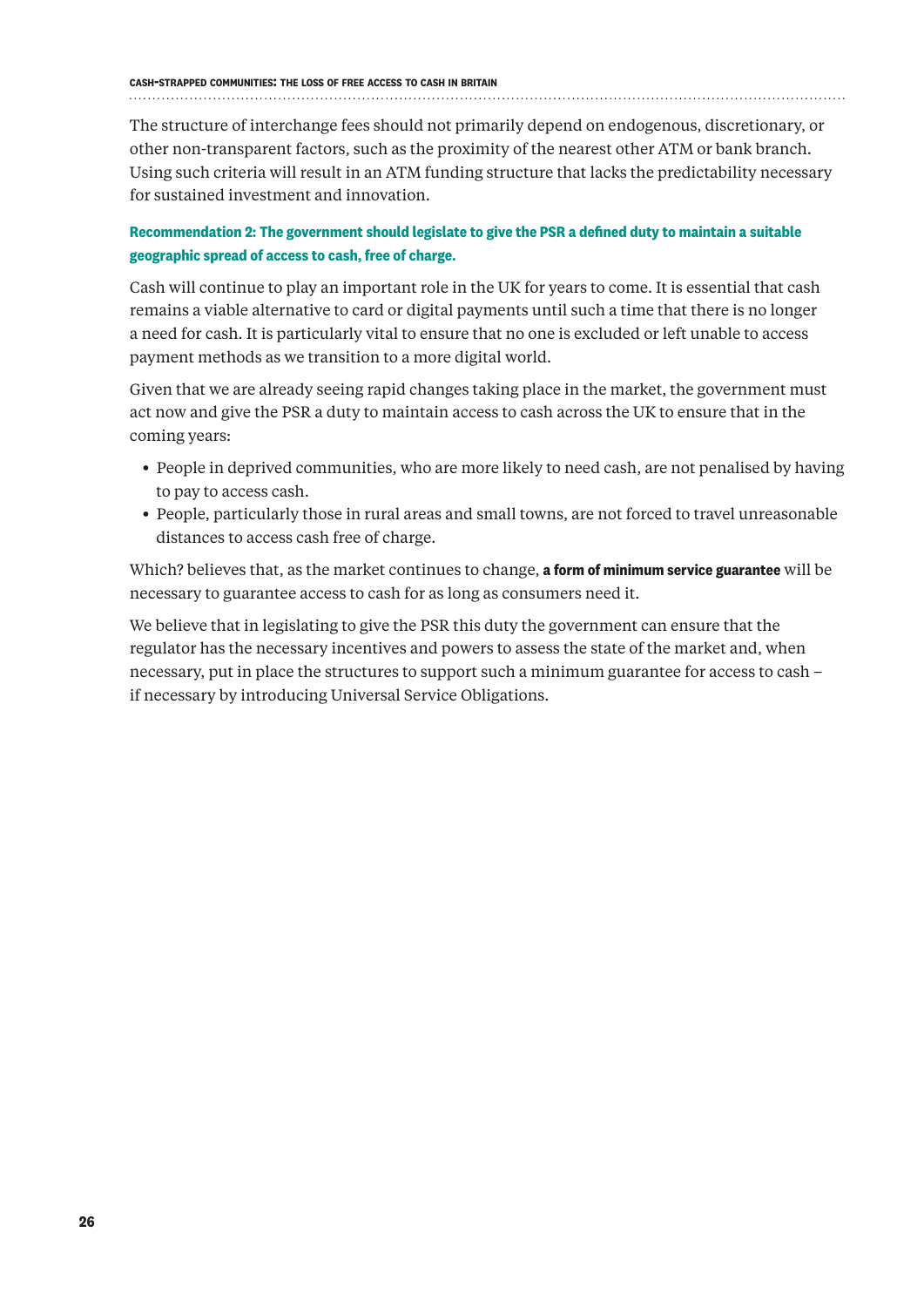# **7 Technical Annex**

To support the descriptive statistics in the report and to further understand whether rural and deprived neighbourhoods have been more affected by FTU ATM losses, we estimated multivariate linear regressions that aim to control for the various drivers of supply and demand for cash withdrawals.

The three dependent variables we have modelled are:

- 1. *Lost FTU* A binary categorical variable for whether an ATM that was FTU in January 2018 remains a FTU ATM in May 2019, ie whether it has been lost as a FTU ATM;
- 2. *Closed* A binary categorical variable for whether an ATM that was FTU in January 2018 was closed by May 2019;
- 3. *Converted* A binary categorical variable for whether an ATM that was FTU in January 2018 being converted to PTU by May 2019.

The explanatory variables of most interest in are those with the lowest levels of IMD (i.e. most deprived areas) in the *IMD* variable and the *Population density* variable which proxies for how rural different neighbourhoods are.

To control for other factors which could affect demand for cash withdrawals we included:

- **•** The *average age* of people in an area. Research suggests that older people have a preference for cash, so ATM losses may be lower in areas with higher average ages.
- **•** *Retail density* in each neighbourhood. ATMs are likely to be located in areas where there is a lot of footfall and clusters of retail units. Ordnance Survey data was used to construct this variable.
- **•** *Converted* A binary categorical variable for whether an ATM that was FTU in January 2018 being converted to PTU by May 2019.

We have also tried to control for the supply of ATMs by including binary categorical variables for each of the 31 ATM operators in the UK. This should control for any variation in business decisions taken by the ATM operators since January 2018. Due to discrepancies in how the ATMs of RBS and NatWest are coded across datasets that we have merged, for the purposes of the regression analysis we treat these as the same operator.

Finally, we also included a variable *(Protected)* which indicates whether an ATM is on LINK's Protected list. Full details of the variables used are in the Summary Table are in Table A.1

Before running the modelling below, we made some adjustments to the dataset:

- **•** ATMs which closed and then reopened with the same operator and in the same postcode sector were treated as either the 'same' or as a 'conversion'. This accounted for 2,854 ATMs out of 72,919, with 1,427 ATMs removed from the dataset
- **•** We removed 31 'Testing' ATMs which are not available at street level. 155 ATMs were removed after merging with LINK's (May 2019) Protected ATM Dataset
- **•** Since data on population density is only available for England and Wales, our total sample is 62,371. But this falls to 55,811 when *Retail density* is included because 6,560 ATMs (6,372 in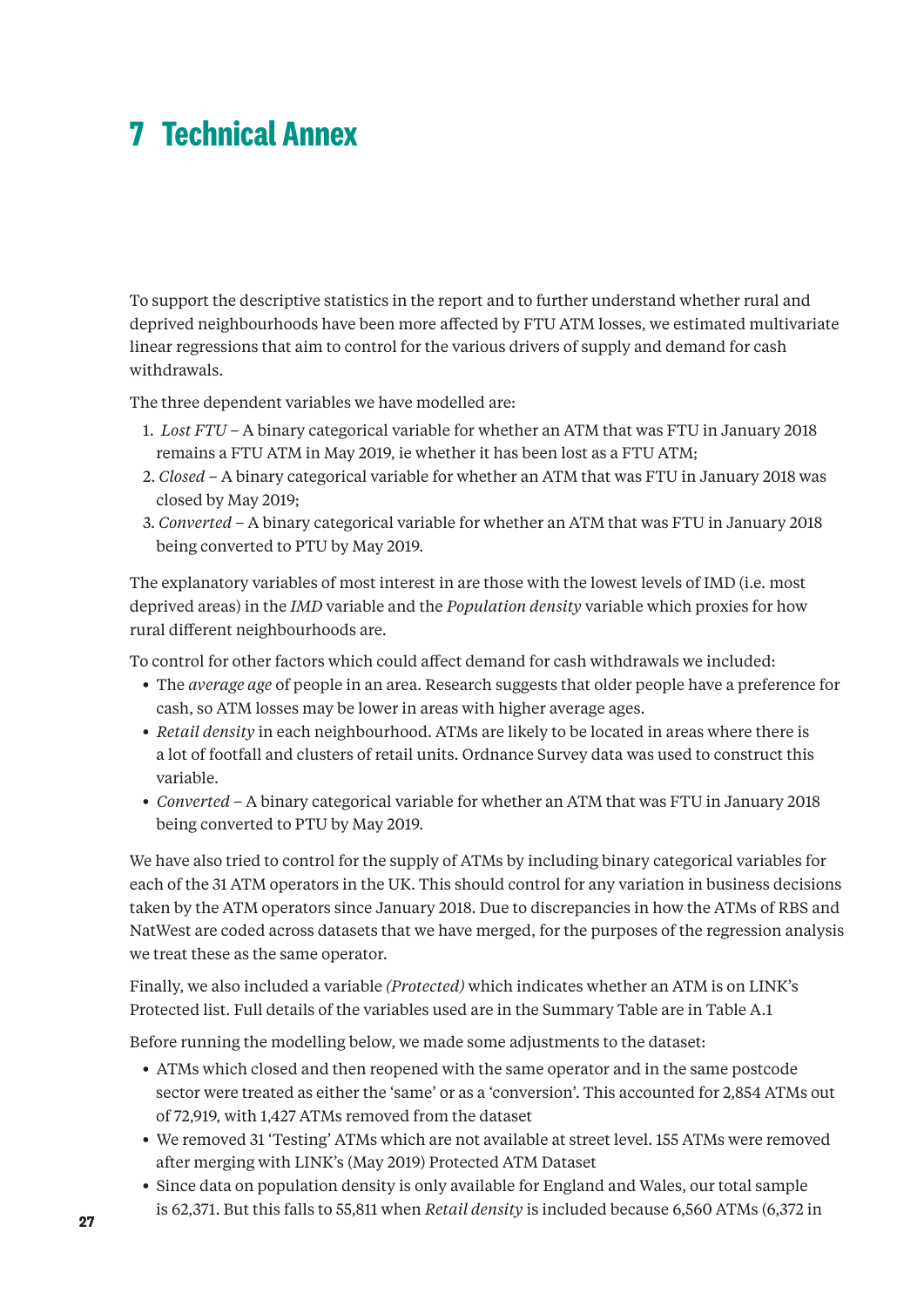England and 188 in Wales) are located in electoral wards for which there is no readily available data on area size.

**•** A small number of missing data in the ATM Operator Name field in the LINK dataset were also removed. Overall this accounted for 309 ATMs.

The set of models were estimated using an (unconstrained) OLS linear probability approach. The results are presented in Table A.2. Estimating these models using a logistic regression approach gave qualitatively similar results.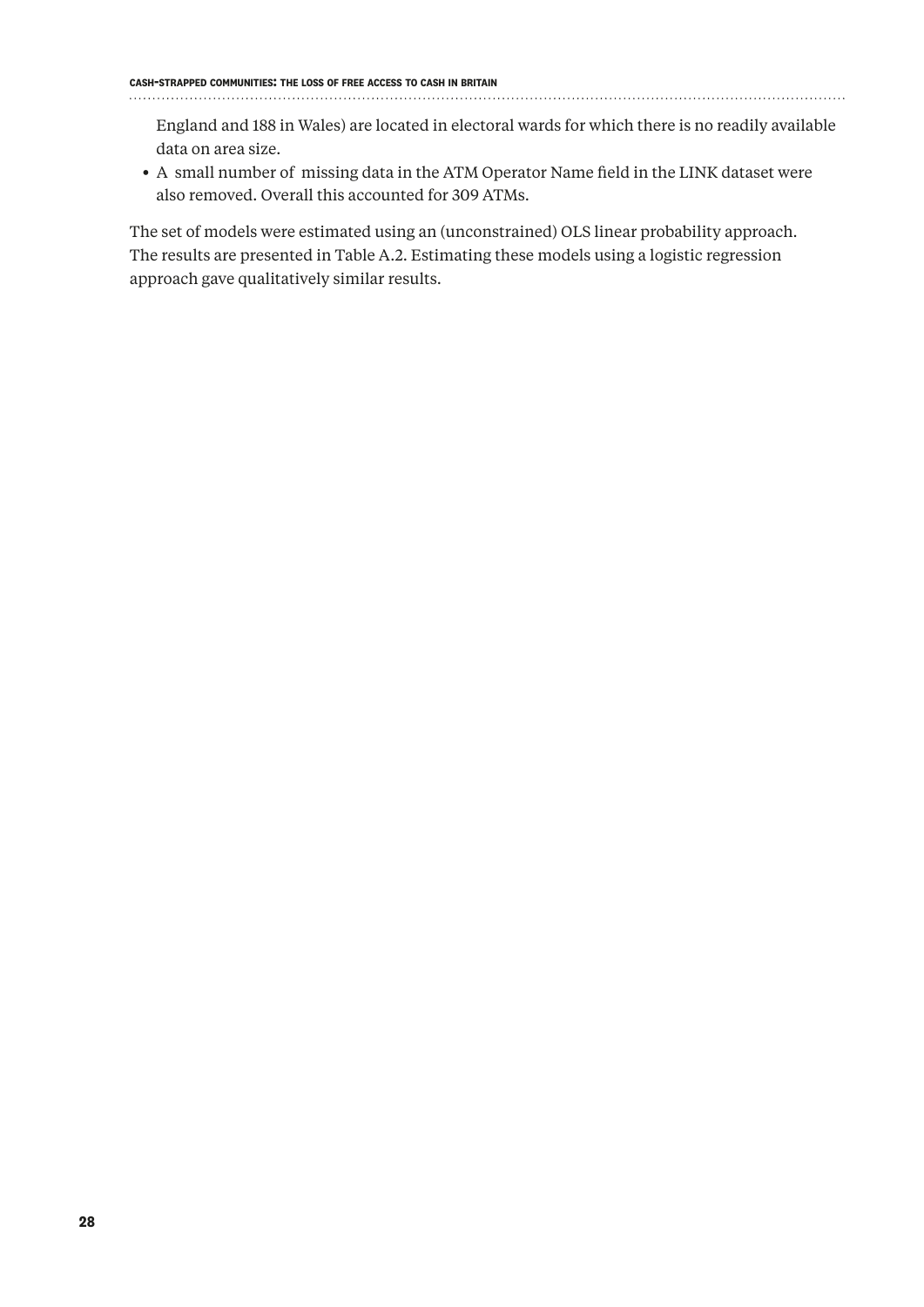#### **Table A.1: summary statistics**

| <b>Variable</b>           | <b>Observations</b> | <b>Mean</b> | <b>Std deviation</b> | <b>Min</b>  | <b>Max</b> | <b>Notes</b>                                                                                                                                                                                              | <b>Sources</b>                                                                                   |
|---------------------------|---------------------|-------------|----------------------|-------------|------------|-----------------------------------------------------------------------------------------------------------------------------------------------------------------------------------------------------------|--------------------------------------------------------------------------------------------------|
| Lost FTU                  | 71,306              | 0.12        | 0.33                 | $\mathbf 0$ | 1.0        | $1 = FTU ATM has been$<br>lost due to closure/<br>conversion, 0 if not                                                                                                                                    | LINK dataset                                                                                     |
| Closed                    | 71,306              | 0.08        | 0.27                 | 0           | 1.0        | 1 = FTU ATM closed,<br>0 if not                                                                                                                                                                           | LINK dataset                                                                                     |
| Converted                 | 71,306              | 0.04        | 0.20                 | $\mathbf 0$ | 1.0        | $1 = FTUATM$<br>converted, 0 if not                                                                                                                                                                       | <b>LINK</b> dataset                                                                              |
| <b>IMD</b>                | 71,306              | 4.40        | 2.67                 | 1           | 10.0       | IMD bands assigned<br>1 if the IMD score is<br>between 0% and 10%<br>(most deprived), 2 if<br>between 10.01% and<br>20% etc. More on IMD<br>scores can be found<br>in the sources column                  | LINK dataset,<br>and IMD<br>information<br>available here                                        |
| <b>Population Density</b> | 62,371              | 1,899.14    | 6,429.85             | 59          | 127,654.0  | Population density<br>for each 2011 census<br>output area based on<br>workday population<br>(England and Wales<br>only)                                                                                   | <b>Nomis</b>                                                                                     |
| Population age            | 71,306              | 39.44       | 4.72                 | 26          | 52.0       | Average age in<br>each area (at the<br>Parliamentary<br>Constituency level)                                                                                                                               | <b>ONS</b>                                                                                       |
| Retail density            | 55,811              | 2.66        | 7.59                 | $\mathbf 0$ | 550.5      | Total number of retail<br>stores divided by<br>the area size of the<br>electoral ward                                                                                                                     | Ordnance<br>Survey and<br>ONS                                                                    |
| Distance                  | 71,300              | 0.35        | 0.87                 | 0           | 38.9       | Kilometres to the<br>next ATM ('as the<br>crow flies') in the<br>same (two digit)<br>postcode area. Based<br>on the latitude and<br>longitude of the<br>postcode centroid<br>where the ATM is<br>located. | Calculated<br>using LINK's<br>dataset<br>and the<br>geosphere<br>package<br>available in<br>CRAN |
| Protected                 | 71,306              | 0.04        | 0.19                 | $\mathbf 0$ | $1.0\,$    | 1 = Protected ATM,<br>0 if not. 97% (2,574)<br>matched with the<br>LINK ATM dataset out<br>of 2,660                                                                                                       | LINK                                                                                             |
| <b>ATM Operator</b>       | 70,999              |             |                      |             |            | Dummy variables for<br>the 31 ATM operators<br>across the ATM<br>network                                                                                                                                  | LINK dataset                                                                                     |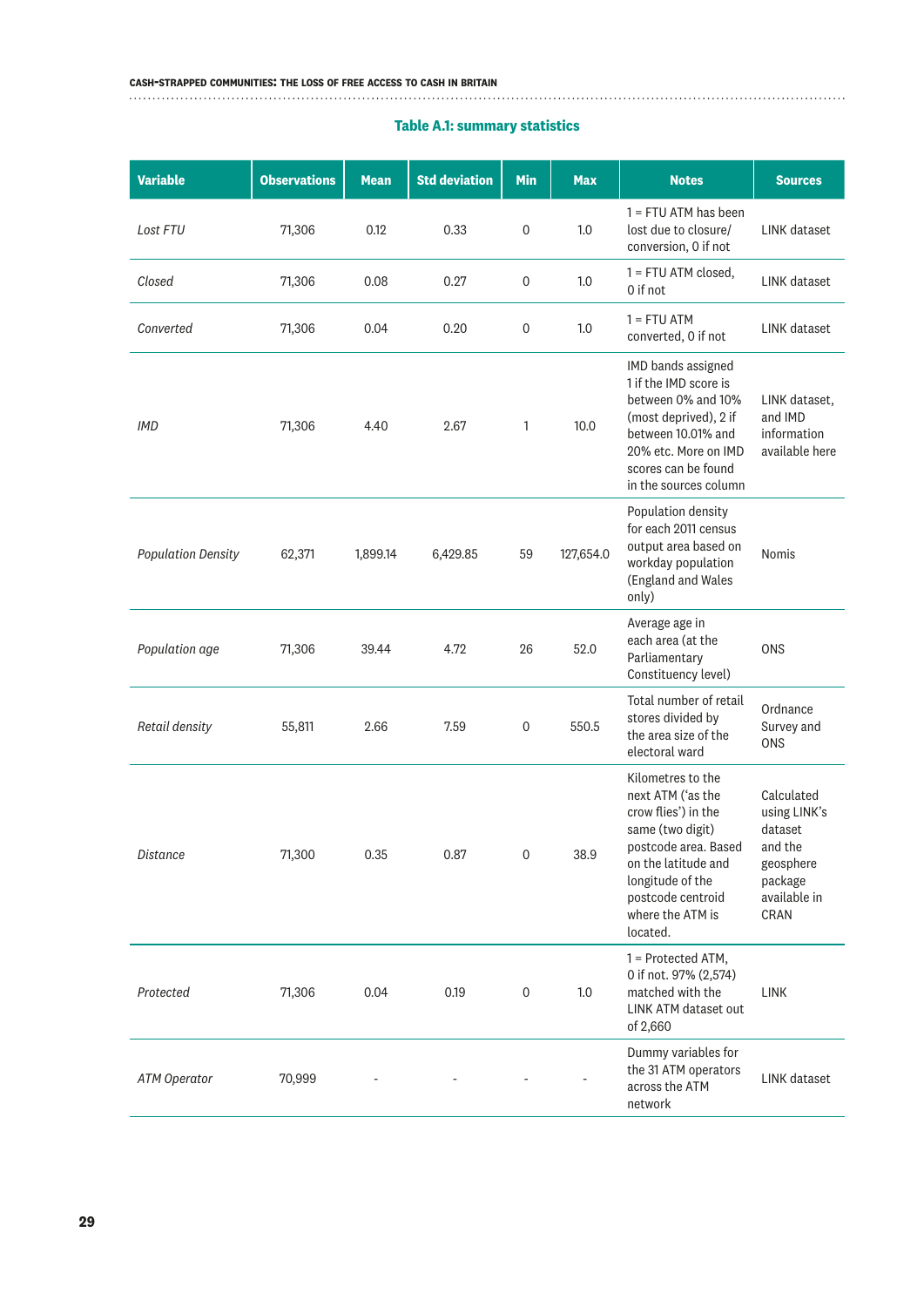|                                  | <b>Dependent variable:</b> |                 |             |               |                  |  |  |
|----------------------------------|----------------------------|-----------------|-------------|---------------|------------------|--|--|
|                                  |                            | <b>Lost FTU</b> |             | <b>Closed</b> | <b>Converted</b> |  |  |
|                                  | (1)                        | (2)             | (3)         | (4)           | (5)              |  |  |
| IMD - Decile 1 (Most Deprived)   | $-0.004$                   | $-0.014$ **     | $-0.015***$ | $-0.024***$   | $0.014***$       |  |  |
|                                  | (0.005)                    | (0.006)         | (0.006)     | (0.005)       | (0.005)          |  |  |
| IMD - Decile 2                   | 0.006                      | 0.0002          | $-0.0004$   | $-0.009$ *    | $0.013$ **       |  |  |
|                                  | (0.005)                    | (0.006)         | (0.006)     | (0.005)       | (0.005)          |  |  |
| IMD - Decile 3                   | $-0.0004$                  | $-0.006$        | $-0.007$    | $-0.012$ **   | 0.008            |  |  |
|                                  | (0.005)                    | (0.006)         | (0.006)     | (0.005)       | (0.005)          |  |  |
| IMD - Decile 4                   | 0.009                      | 0.005           | 0.005       | $-0.002$      | $0.010^*$        |  |  |
|                                  | (0.006)                    | (0.006)         | (0.006)     | (0.005)       | (0.005)          |  |  |
| IMD - Decile 5                   | 0.011                      | 0.007           | 0.007       | 0.002         | 0.007            |  |  |
|                                  | (0.006)                    | (0.006)         | (0.006)     | (0.005)       | (0.006)          |  |  |
| IMD - Decile 7                   | 0.005                      | 0.004           | 0.005       | 0.003         | 0.003            |  |  |
|                                  | (0.006)                    | (0.006)         | (0.006)     | (0.005)       | (0.006)          |  |  |
| IMD - Decile 8                   | 0.004                      | 0.006           | 0.007       | 0.007         | 0.001            |  |  |
|                                  | (0.006)                    | (0.007)         | (0.007)     | (0.006)       | (0.006)          |  |  |
|                                  |                            |                 |             |               |                  |  |  |
| IMD - Decile 9                   | 0.003                      | 0.004           | 0.005       | $0.012$ **    | $-0.010$         |  |  |
|                                  | (0.007)                    | (0.007)         | (0.007)     | (0.006)       | (0.006)          |  |  |
| IMD - Decile 10 (Least Deprived) | $-0.011$                   | $-0.013$        | $-0.011$    | 0.001         | $-0.017**$       |  |  |
|                                  | (0.008)                    | (0.008)         | (0.008)     | (0.007)       | (0.007)          |  |  |
| log(Population density)          | $0.012***$                 | $0.009***$      | $0.009***$  | $0.012***$    | $-0.005***$      |  |  |
|                                  | (0.001)                    | (0.001)         | (0.001)     | (0.001)       | (0.001)          |  |  |
| log(Retail density)              |                            | $-0.004***$     | $-0.004***$ | $-0.005***$   | $0.002***$       |  |  |
|                                  |                            | (0.001)         | (0.001)     | (0.001)       | (0.001)          |  |  |
| Population age                   |                            | $-0.0004$       | $-0.0004$   | 0.0002        | $-0.001***$      |  |  |
|                                  |                            | (0.0003)        | (0.0003)    | (0.0002)      | (0.0003)         |  |  |
| Distance                         |                            | $-0.027***$     | $-0.024***$ | $-0.013***$   | $-0.013***$      |  |  |
|                                  |                            | (0.002)         | (0.002)     | (0.002)       | (0.002)          |  |  |
| Protected                        |                            |                 | $-0.041***$ | $-0.014**$    | $-0.028***$      |  |  |
|                                  |                            |                 | (0.008)     | (0.007)       | (0.006)          |  |  |
| ATM Operator Fixed Effects?      | Yes                        | Yes             | Yes         | Yes           | Yes              |  |  |

#### **Table A.2: Econometric modelling results (Jan 2018–May 2019)**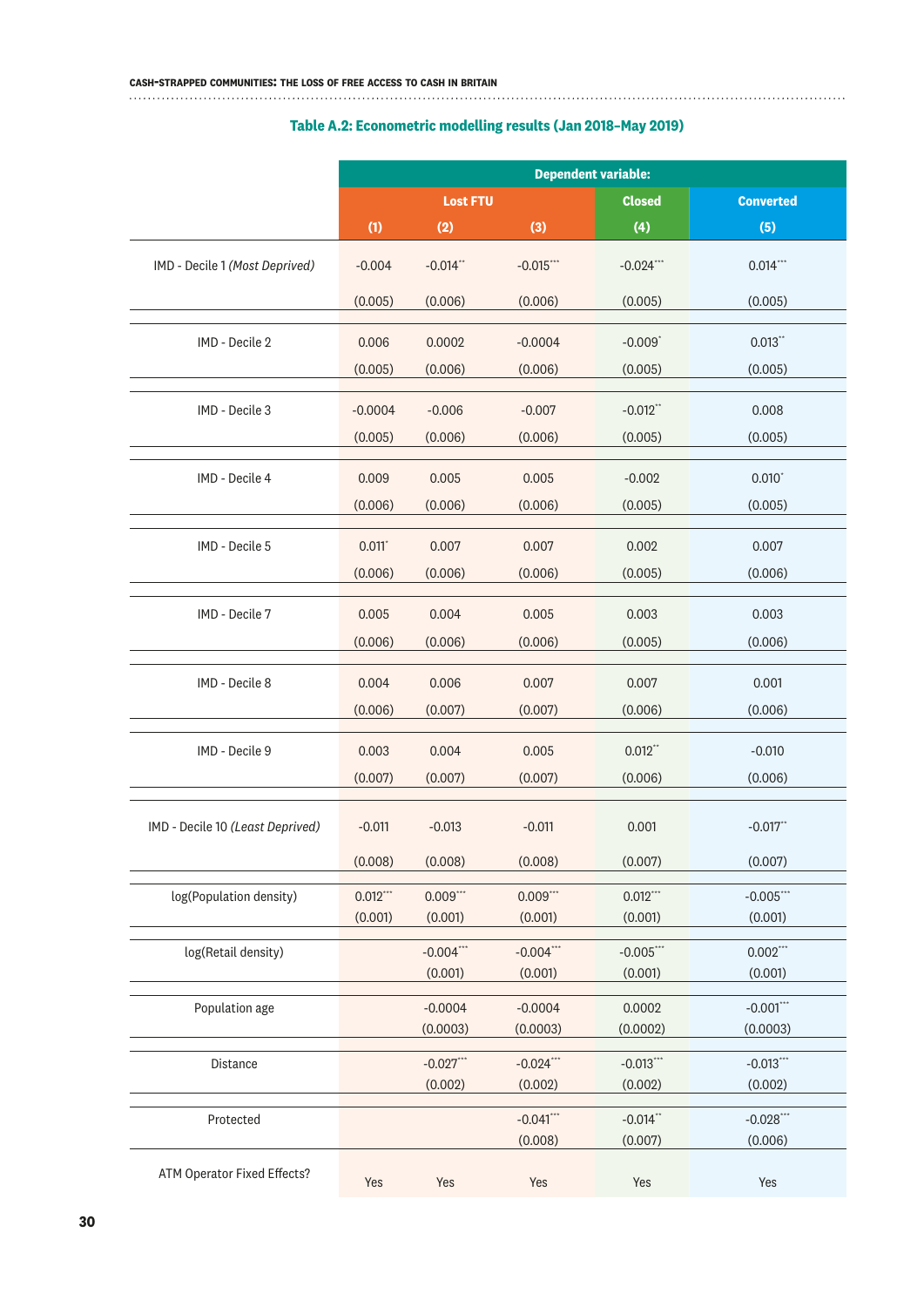|                           | <b>Dependent variable:</b> |                         |                      |                         |                      |  |  |
|---------------------------|----------------------------|-------------------------|----------------------|-------------------------|----------------------|--|--|
|                           | <b>Lost FTU</b>            |                         |                      | <b>Closed</b>           | <b>Converted</b>     |  |  |
|                           | (1)                        | (2)                     | (3)                  | (4)                     | (5)                  |  |  |
| Constant                  | $-0.001$                   | $0.031***$              | $0.033***$           | 0.007                   | $0.153***$           |  |  |
|                           | (0.011)                    | (0.012)                 | (0.012)              | (0.010)                 | (0.010)              |  |  |
|                           |                            |                         |                      |                         |                      |  |  |
| <b>Observations</b>       | 62,089                     | 55,538                  | 55,538               | 55,538                  | 35,027               |  |  |
|                           |                            |                         |                      |                         |                      |  |  |
| $R^2$                     | 0.056                      | 0.059                   | 0.059                | 0.051                   | 0.062                |  |  |
|                           |                            |                         |                      |                         |                      |  |  |
| Adjusted $R^2$            | 0.056                      | 0.058                   | 0.059                | 0.050                   | 0.061                |  |  |
| Residual Std. Error       | $0.312$ (df =<br>62052)    | $0.310$ (df =<br>55498) | $0.309$ (df = 55497) | $0.261$ (df =<br>55497) | $0.227$ (df = 35002) |  |  |
| <b>F</b> Statistic        | 102.376***                 | 88.836**                | 87.346***            | 74.421***               | 95.605***            |  |  |
| "p<0.1; "p<0.05; "p<0.01" |                            |                         |                      |                         |                      |  |  |

#### **Notes:**

All regressions are based using an OLS linear probability approach

Robust standard errors are in parentheses

All regression specifications are based on England and Wales only due to missing data on population densities for Scottish and Northern Irish Output Areas.

Specifications 1,2 and 3 model the probability that a FTU ATM has either closed or converted to PTU since Jan 2018

Specification 4 models the probability that a FTU ATM has closed since Jan 2018

Specifications 5 models the probability that a FTU ATM has converted to PTU since Jan 2018. Banks and building societies have been removed from the sample set, as only IADs have converted ATMs to PTU.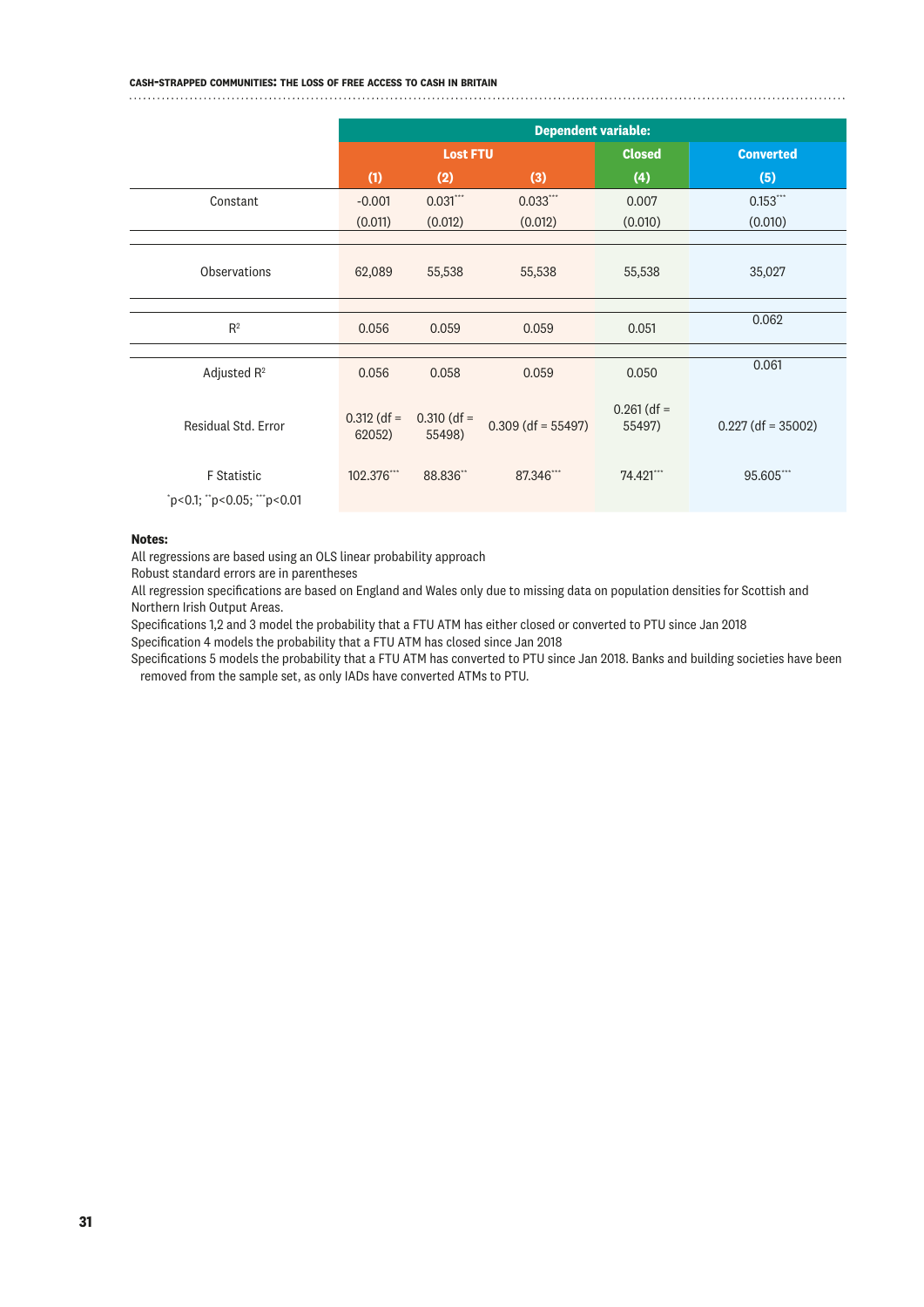# **8 References**

Access to Cash Review (2019), *Access to Cash Review – Final Report March 2019*.

- Britain Thinks (2019), *Access to cash research with consumers and small businesses Final report July 2019, Commissioned by the Payment Systems Regulator*.
- Collinson, P. (2019), *UK's free ATMs under threat as operators levy charges, says Which?*, The Guardian, [www.theguardian.com/money/2019/may/01/uk-free-atms-charges-which-cash](https://www.theguardian.com/money/2019/may/01/uk-free-atms-charges-which-cash-machine-fees)[machine-fees](https://www.theguardian.com/money/2019/may/01/uk-free-atms-charges-which-cash-machine-fees)
- Department for Communities and Local Government (2015), *The English Index of Multiple Deprivation (IMD) 2015 – Guidance*.
- LINK (2019a), *LINK Scheme ATM Footprint Report May 2019*.
- LINK (2019b), *Statistics and trends*, <https://www.link.co.uk/about/statistics-and-trends/>
- LINK (2019c), *LINK Policy on Protected ATMs*.
- Ofcom (2019), *Connected Nations 2018: Main report December 2018*.
- Payments Systems Regulator (2019), *Call for Views Review of the structure of LINK interchange fees June 2019.*
- Tischer, D., Evans, J. & Davies, S. (2019) *Mapping the Availability of Cash A case study of Bristol's financial infrastructure, University of Bristol May 2019.*
- Toynbee Hall, Collaborate Research, Sliced Bread Consulting (2015), *How far is too far? Is there low Income Consumer Detriment from Gaps in Free-to-use ATM Provision? 2015.*
- UK Finance (2018), *UK Payment Market Report 2018*.

UK Finance (2019), *UK Payments Market Summary 2019*.